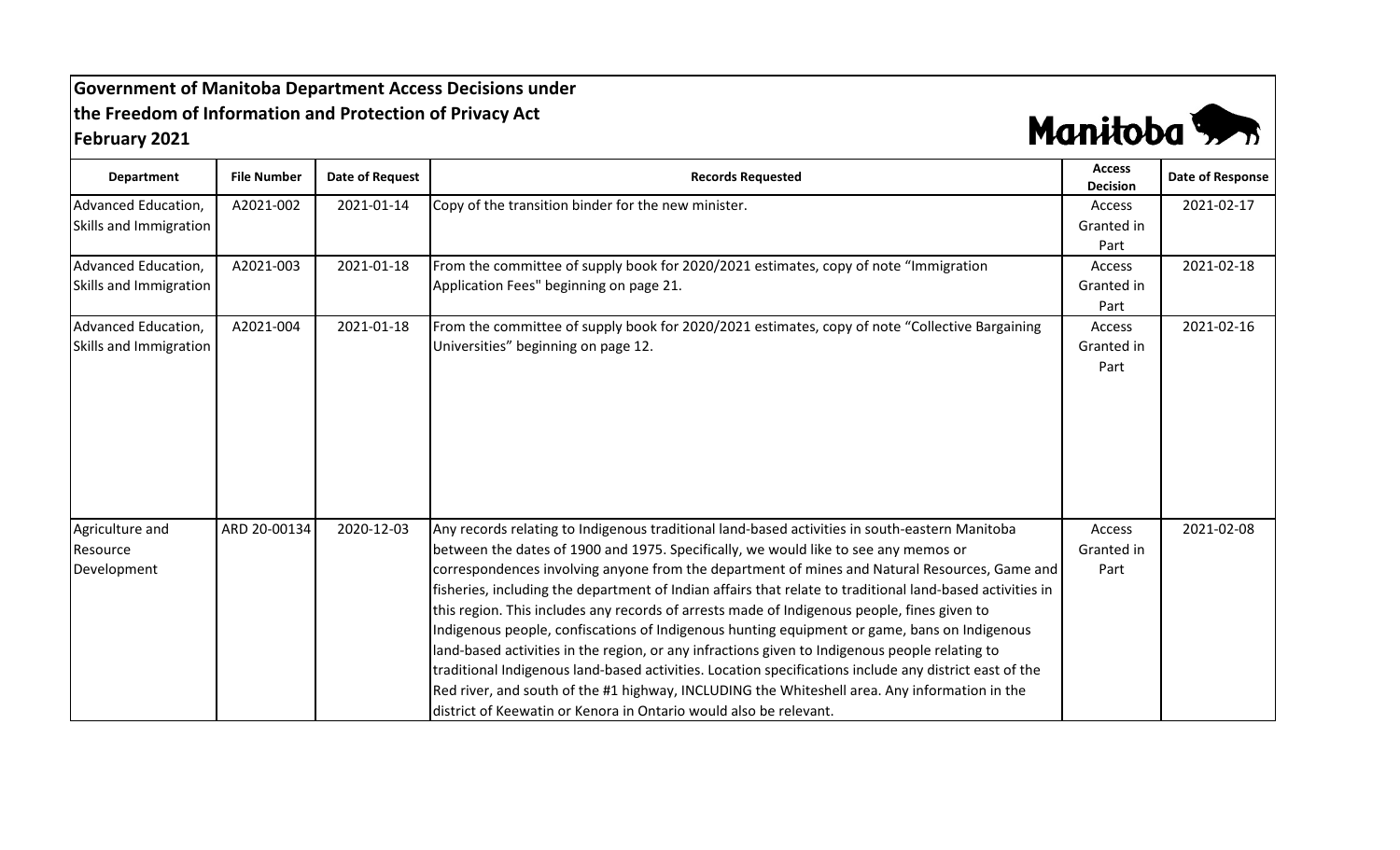| Agriculture and | ARD 21-00002 | 2021-01-14 | What was the vacancy rate in rural agricultural offices as of January 1, 2021. If a count on this date | Access                 | 2021-02-24 |
|-----------------|--------------|------------|--------------------------------------------------------------------------------------------------------|------------------------|------------|
| Resource        |              |            | is not available, please provide the closest such count.                                               | <b>Granted in Full</b> |            |
| Development     |              |            |                                                                                                        |                        |            |
| Agriculture and | ARD 21-00003 | 2021-01-14 | Briefing notes, plans, timelines and correspondence received regarding the forthcoming closure of      | <b>Access Denied</b>   | 2021-02-11 |
| Resource        |              |            | offices that has been announce.                                                                        | <b>Exceptions to</b>   |            |
| Development     |              |            |                                                                                                        | Disclosure             |            |
| Agriculture and | ARD 21-00004 | 2021-01-14 | Records regarding the number of jobs impacted and changes to services due to closing offices in        | Access                 | 2021-02-08 |
| Resource        |              |            | 2021 that has been announced.                                                                          | <b>Granted in Full</b> |            |
| Development     |              |            |                                                                                                        |                        |            |
|                 |              |            | AMENDED REQUEST - FEBRUARY 1, 2021                                                                     |                        |            |
|                 |              |            |                                                                                                        |                        |            |
|                 |              |            | To clarify, the Applicant is looking for jobs deleted, jobs terminated and total amounts in projected  |                        |            |
|                 |              |            | savings.                                                                                               |                        |            |
| Agriculture and | ARD 21-00009 | 2021-01-19 | Briefing and advisory notes regarding the federal government's proposed changes to AgrStability.       | Access                 | 2021-02-25 |
| Resource        |              |            |                                                                                                        | Granted in             |            |
| Development     |              |            |                                                                                                        | Part                   |            |
| Agriculture and | ARD 21-00010 | 2021-01-19 | Correspondence to and from the minister or deputy minister with senior leadership in the federal       | Access                 | 2021-02-25 |
| Resource        |              |            | government (deputy minister(s) or minister(s)) since November 1, 2020.                                 | Granted in             |            |
| Development     |              |            |                                                                                                        | Part                   |            |
| Agriculture and | ARD 21-00011 | 2021-01-19 | Correspondence to and from Keystone Agricultural Producers and the minister, deputy minister,          | Access                 | 2021-02-25 |
| Resource        |              |            | assistant deputy minister or special assistant since November 1, 2020.                                 | Granted in             |            |
| Development     |              |            |                                                                                                        | Part                   |            |
| Agriculture and | ARD 21-00014 | 2021-01-29 | Please provide all briefing and advisory material for the Minister and/or Deputy Minister of the       | <b>Access Denied</b>   | 2021-02-25 |
| Resource        |              |            | Manitoba Crop Evaluation Trials.                                                                       | No Records             |            |
| Development     |              |            |                                                                                                        |                        |            |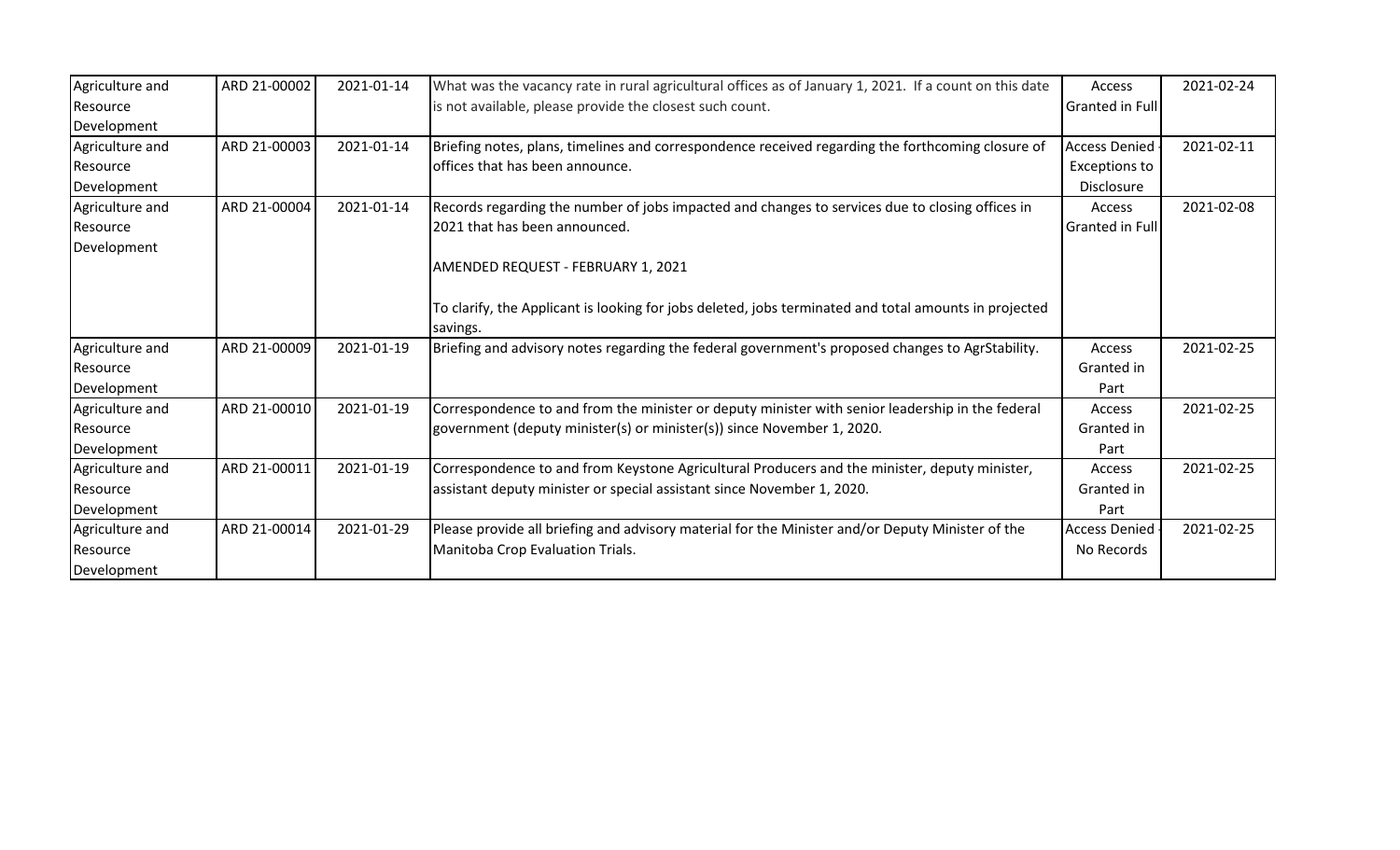| <b>Central Services</b> | 20CNS-076 | 2020-04-22 | The provincial emergency stockpile of each of the following items of personal protective equipment                                                                                                   | Access               | 2021-02-09 |
|-------------------------|-----------|------------|------------------------------------------------------------------------------------------------------------------------------------------------------------------------------------------------------|----------------------|------------|
|                         |           |            | (PPE) on or near December 31st of each year from 2008 through 2019:                                                                                                                                  | Granted in Full      |            |
|                         |           |            | 1) Medical-grade surgical and procedure masks (please provide number of masks per container and                                                                                                      |                      |            |
|                         |           |            | number of containers)                                                                                                                                                                                |                      |            |
|                         |           |            | 2) Medical-grade N95 respirators (please provide number of N95s per container and number of                                                                                                          |                      |            |
|                         |           |            | containers)                                                                                                                                                                                          |                      |            |
|                         |           |            | 3) Medical-grade gloves (please provide number of gloves per container and number of containers)                                                                                                     |                      |            |
|                         |           |            | 4) Medical-grade isolation gowns (please provide total number of gowns)                                                                                                                              |                      |            |
|                         |           |            | 5) Eye protection (goggles, visors, etc.) suitable for medical settings (please provide total number of<br>pieces of eye protection)                                                                 |                      |            |
|                         |           |            | 6) Total number of ventilators across the province                                                                                                                                                   |                      |            |
|                         |           |            | 7) Hand sanitizer (please provide number of containers of hand sanitizer and volume of containers)                                                                                                   |                      |            |
|                         |           |            | If it is necessary to identify the quantities of PPE listed above in a different format than that                                                                                                    |                      |            |
|                         |           |            | requested, please clearly indicate how the PPE is being quantified and provide a means of                                                                                                            |                      |            |
|                         |           |            | calculating total supply.                                                                                                                                                                            |                      |            |
|                         |           |            |                                                                                                                                                                                                      |                      |            |
|                         |           |            |                                                                                                                                                                                                      |                      |            |
| <b>Central Services</b> | 20CNS-077 | 2020-04-22 | On March 10, 2020 the government of Manitoba announced that it was placing a \$35.2 million                                                                                                          | <b>Access Denied</b> | 2021-02-09 |
|                         |           |            | order for personal protective equipment (PPE) and supplies with the Public Health Agency of                                                                                                          | No Records           |            |
|                         |           |            | Canada. We are requesting the following information: 1) A list of the PPE and supplies ordered                                                                                                       |                      |            |
|                         |           |            | (quantities of each item) 2) A list of the PPE and supplies received (quantities of each item) from this                                                                                             |                      |            |
|                         |           |            | order with the date of each receipt provided.                                                                                                                                                        |                      |            |
| <b>Central Services</b> | 20CNS-123 | 28-10-2020 | With regard to contract 4600022277 with Dynacare, amount budgeted and spent for the contract,                                                                                                        | Access               | 2021-02-08 |
|                         |           |            | copy of the contract and any terms for the provision of service. This would include but not be<br>limited to a breakout of the cost of service. In addition, the name if the government employee who | Granted in           |            |
|                         |           |            |                                                                                                                                                                                                      | Part                 |            |
| <b>Central Services</b> | 20CNS-131 | 2020-11-20 | signed the contract.<br>Please provide quantities of N95 respirators, surgical masks and non-medical disposable and                                                                                  | Access               | 2021-02-10 |
|                         |           |            | washable cotton face masks procured between March 1, 2020 and November 20, 2020, segregating Granted in Full                                                                                         |                      |            |
|                         |           |            | the quantities by date, contract, brand and model.                                                                                                                                                   |                      |            |
| <b>Central Services</b> | 20CNS-139 | 2020-12-29 | RFP15Q050220RPE was issued 2020 02 07. Please supply all communication from city and from MPI Access Denied                                                                                          |                      | 2021-02-10 |
|                         |           |            | on this topic after that date.                                                                                                                                                                       | No Records           |            |
| <b>Central Services</b> | 21CNS-002 | 2021-01-05 | Please provide Contract #4600022277, posted on the Contract disclosure site on September 29,                                                                                                         | Access               | 2021-02-22 |
|                         |           |            | 2020.                                                                                                                                                                                                | Granted in           |            |
|                         |           |            |                                                                                                                                                                                                      | Part                 |            |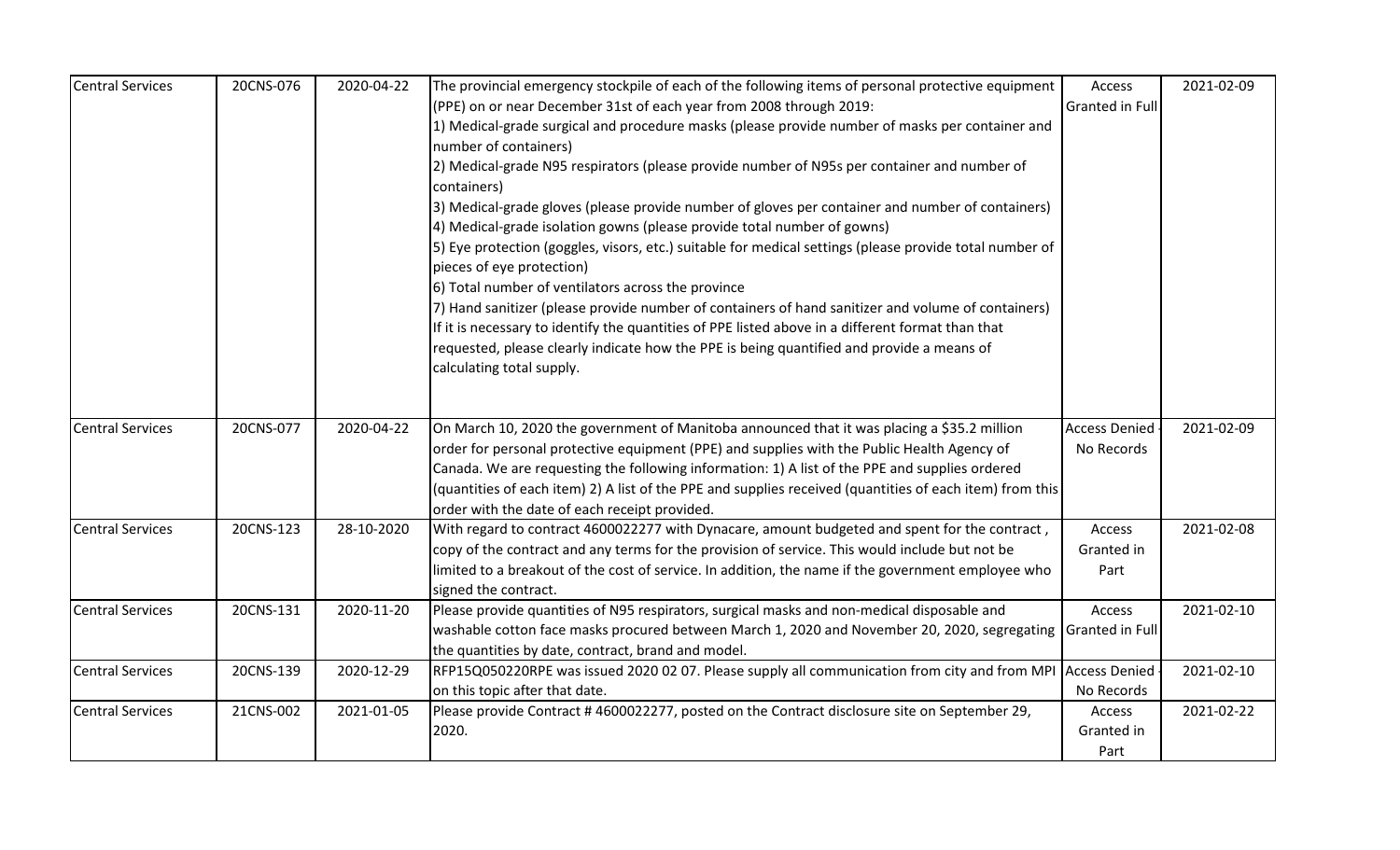| <b>Civil Service</b> | 20CSC-037 | 2020-08-11 | All records of communications, documentation, and candidate scoring associated with               | Access               | 2021-02-01 |
|----------------------|-----------|------------|---------------------------------------------------------------------------------------------------|----------------------|------------|
| Commission           |           |            | Advertisement Number: 36122, Manitoba Infrastructure Emergency Measures Organization,             | Granted in           |            |
|                      |           |            | Response Program Manager.                                                                         | Part                 |            |
| Civil Service        | 20CSC-044 | 2020-10-08 | Employment Standards and other information regarding [business name removed].                     | <b>Access Denied</b> | 2021-01-23 |
| Commission           |           |            |                                                                                                   | No Records           |            |
| Conservation and     | 2020-123  | 2020-11-27 | Correspondence regarding the privatization of parks since September 1, 2020.                      | Access               | 2021-02-17 |
| Climate              |           |            |                                                                                                   | Granted in           |            |
|                      |           |            |                                                                                                   | Part                 |            |
| Conservation and     | 2021-002  | 2021-01-22 | Cost of Engage MB Waste Management and Recycling Survey 'Recycling in Manitoba', including fees   | Access               | 2021-02-22 |
| Climate              |           |            | paid to consultants for this survey and costs incurred by government in terms of costs and person | Granted in           |            |
|                      |           |            | hours of labour.                                                                                  | Part                 |            |
| Economic             | E2020-196 | 2020-12-18 | Briefing and Advisory Notes regarding the December 3rd announcement, "PROVINCE TO SUPPORT         | <b>Access Denied</b> | 2021-01-28 |
| Development and      |           |            | MANITOBA CHAMBERS OF COMMERCE IN PROTECTING LOCAL BUSINESSES: 1.5-Million                         | No Records           |            |
| Jobs                 |           |            | Commitment Will Support Chambers, Promote Small Businesses Impacted by COVID-19: Eichler".        |                      |            |
|                      |           |            |                                                                                                   |                      |            |
| Economic             | E2020-197 | 2020-12-18 | Regarding the Transitional Support Program and broken out by program and institution, list of     | <b>Access Denied</b> | 2021-02-02 |
| Development and      |           |            | proposed programming/expenditure, and list of programming/expenditure rejected and list of        | <b>Exceptions to</b> |            |
| Jobs                 |           |            | programming/expenditure accepted.                                                                 | Disclosure           |            |
| Economic             | E2020-198 | 2020-12-18 | Amounts approved and rejected for program/expenditure changes through the Transitional            | <b>Access Denied</b> | 2021-02-02 |
| Development and      |           |            | Supports Program, broken out by institution.                                                      | <b>Exceptions to</b> |            |
| Jobs                 |           |            |                                                                                                   | Disclosure           |            |
| Economic             | E2020-199 | 2020-12-22 | From the committee of supply book for 2020/2021 estimates, copy of note "New Training Dollars".   | Access               | 2021-02-03 |
| Development and      |           |            |                                                                                                   | Granted in           |            |
| Jobs                 |           |            |                                                                                                   | Part                 |            |
| Economic             | E2020-200 | 2020-12-22 | From the committee of supply book for 2020/2021 estimates, copy of note "Adult Learning and       | Access               | 2021-02-04 |
| Development and      |           |            | Literacy".                                                                                        | Granted in           |            |
| Jobs                 |           |            |                                                                                                   | Part                 |            |
| Economic             | E2020-201 | 2020-12-22 | From the committee of supply book for 2020/2021 estimates, copy of note "Student Loans and        | Access               | 2021-02-02 |
| Development and      |           |            | Bursaries".                                                                                       | Granted in Full      |            |
| Jobs                 |           |            |                                                                                                   |                      |            |
| Economic             | E2020-202 | 2020-12-22 | From the committee of supply book for 2020/2021 estimates, copy of note "Outcome-Based            | Access               | 2021-02-02 |
| Development and      |           |            | Funding".                                                                                         | Granted in           |            |
| Jobs                 |           |            |                                                                                                   | Part                 |            |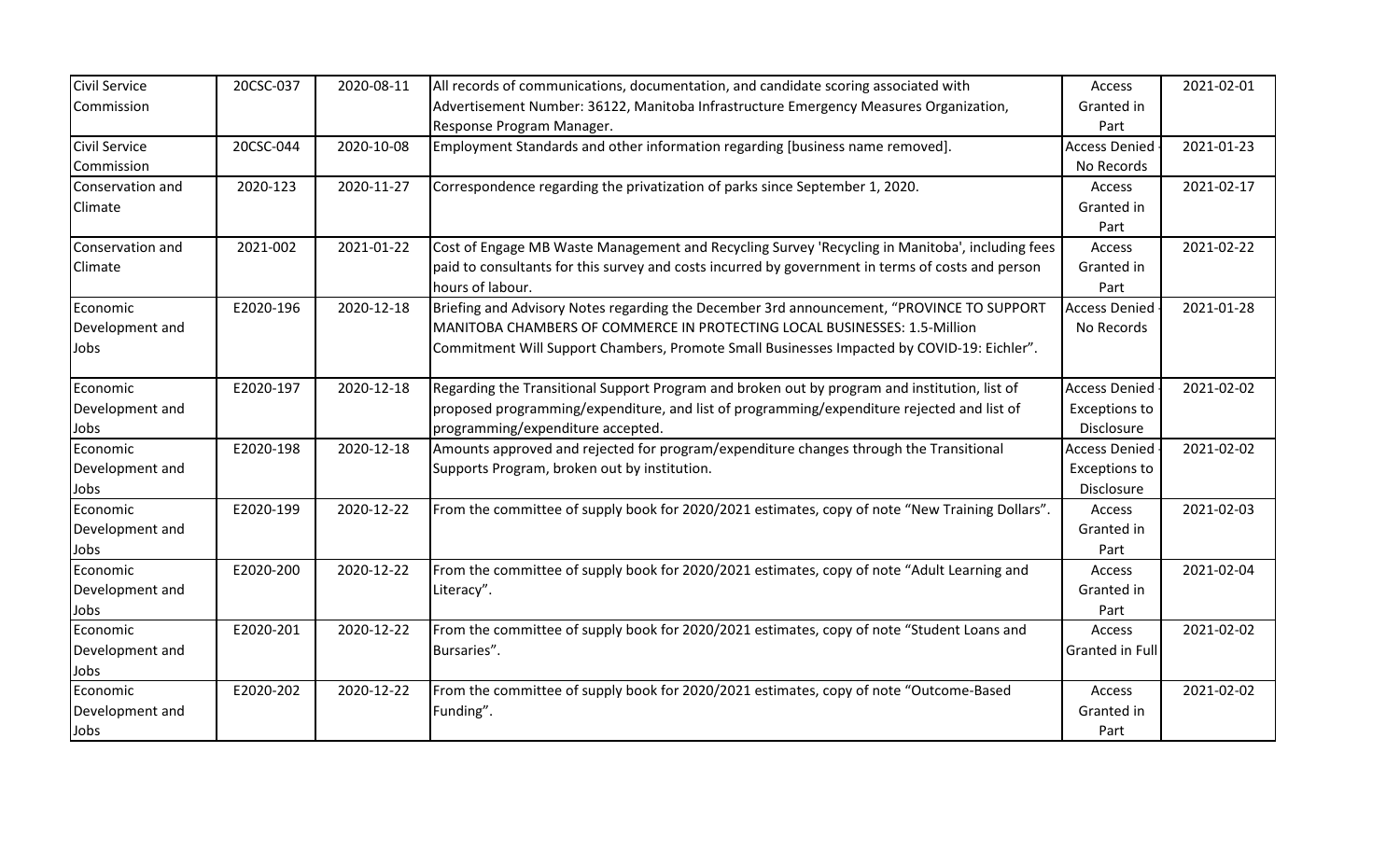| Economic        | E2021-001 | 2021-01-05 | From the committee of supply book for 2020/2021 estimates, copy of note "Industrial Technology  | Access               | 2021-02-04 |
|-----------------|-----------|------------|-------------------------------------------------------------------------------------------------|----------------------|------------|
| Development and |           |            | Centre (ITC) Divestiture".                                                                      | Granted in           |            |
| Jobs            |           |            |                                                                                                 | Part                 |            |
| Economic        | E2021-002 | 2021-01-05 | From the committee of supply book for 2020/2021 estimates, copy of note "Commitment to 40K      | Access               | 2021-02-04 |
| Development and |           |            | Jobs".                                                                                          | Granted in Full      |            |
| Jobs            |           |            |                                                                                                 |                      |            |
| Economic        | E2021-003 | 2021-01-05 | From the committee of supply book for 2020/2021 estimates, copy of note "Funding to Non-        | Access               | 2021-02-04 |
| Development and |           |            | Profits".                                                                                       | Granted in           |            |
| Jobs            |           |            |                                                                                                 | Part                 |            |
| Economic        | E2021-004 | 2021-01-05 | From the committee of supply book for 2020/2021 estimates, copy of note "Manitoba Support"      | Access               | 2021-02-03 |
| Development and |           |            | Programs: End of Canada Emergency Response Benefit (CERB)".                                     | Granted in Full      |            |
| Jobs            |           |            |                                                                                                 |                      |            |
| Economic        | E2021-005 | 2021-01-07 | Please provide the number of applications including the name of the proponents submitted under  | Access               | 2021-02-17 |
| Development and |           |            | the new Tax Increment Financing Framework. Please provide results from the inception of the new | Granted in           |            |
| Jobs            |           |            | <b>TIF Framework.</b>                                                                           | Part                 |            |
| Economic        | E2021-006 | 2021-01-07 | Please provide the number of approved and denied applications including the name of the         | Access               | 2021-02-17 |
| Development and |           |            | proponents submitted under the new Tax Increment Financing Framework. Please provide results    | Granted in           |            |
| Jobs            |           |            | from the inception of the new TIF Framework.                                                    | Part                 |            |
| Economic        | E2021-007 | 2021-01-07 | Please provide the current approval process for the most recent Tax Increment Financing         | <b>Access Denied</b> | 2021-02-09 |
| Development and |           |            | Framework.                                                                                      | <b>Exceptions to</b> |            |
| Jobs            |           |            |                                                                                                 | Disclosure           |            |
| Economic        | E2021-008 | 2021-01-14 | Copy of the contract with the Chamber of Commerce for the dine in relief program.               | Access               | 2021-02-17 |
| Development and |           |            |                                                                                                 | Granted in Full      |            |
| Jobs            |           |            |                                                                                                 |                      |            |
| Economic        | E2021-009 | 2021-01-18 | From the committee of supply book for 2020/2021 estimates, copy of note "Starlight Investments" | Access               | 2021-02-17 |
| Development and |           |            | beginning on page 19.                                                                           | Granted in Full      |            |
| Jobs            |           |            |                                                                                                 |                      |            |
| Economic        | E2021-010 | 2021-01-18 | From the committee of supply book for 2020/2021 estimates, copy of note "Independent Economic   | Access               | 2021-02-17 |
| Development and |           |            | Development Agency" beginning on page 20                                                        | Granted in Full      |            |
| Jobs            |           |            |                                                                                                 |                      |            |
| Economic        | E2021-011 | 2021-01-19 | From the committee of supply book for 2020/2021 estimates, copy of note "International Educated | Access               | 2021-02-18 |
| Development and |           |            | Professionals Credential Recognition" which begins on page 22.                                  | Granted in Full      |            |
| Jobs            |           |            |                                                                                                 |                      |            |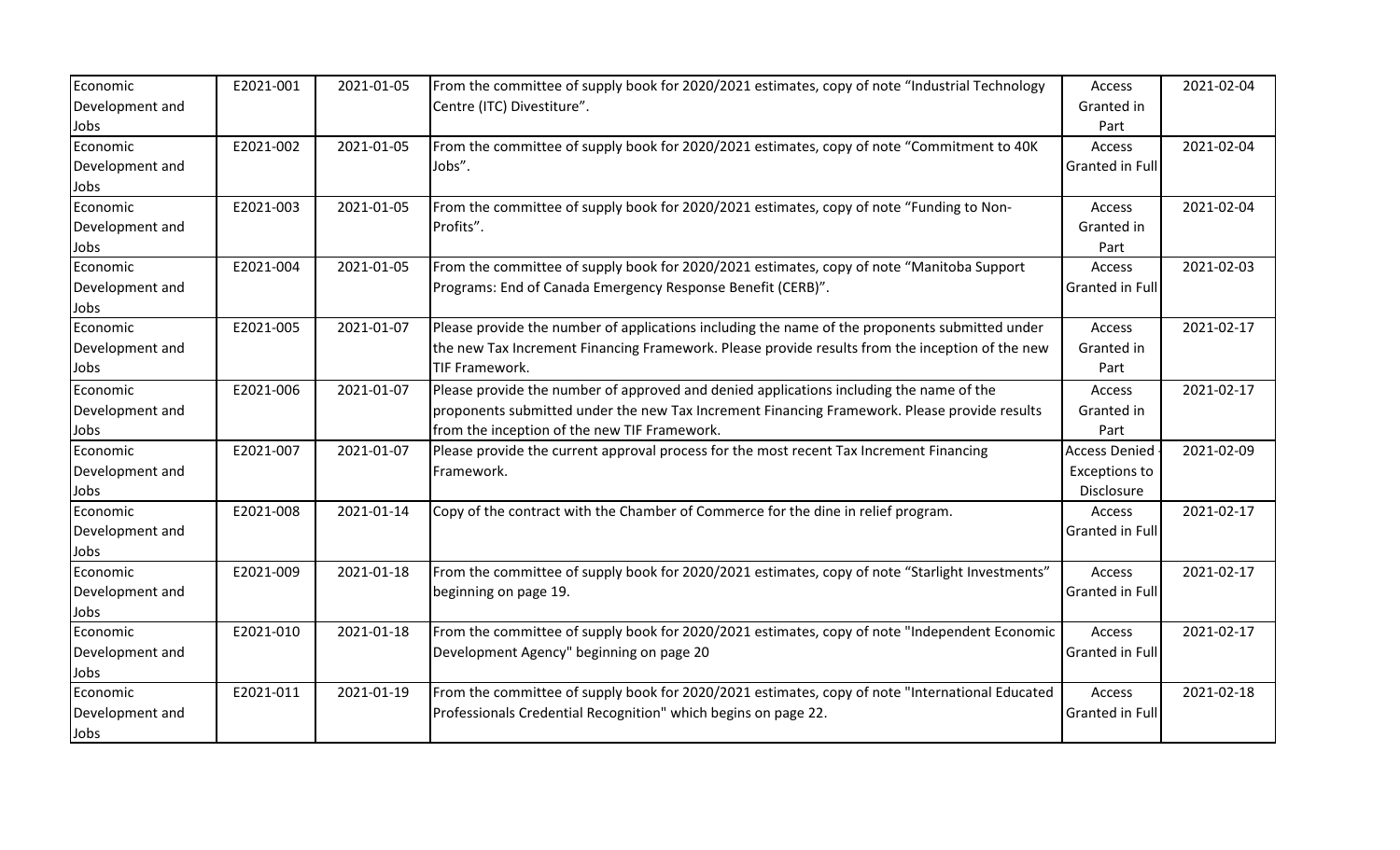| Education | 2021 - E 018 | 2021-01-21 | From the committee of supply book for 2020/2021 estimates, copy of the note beginning on page     | Access                 | 2021-02-19 |
|-----------|--------------|------------|---------------------------------------------------------------------------------------------------|------------------------|------------|
|           |              |            | 79.                                                                                               | Granted in             |            |
|           |              |            |                                                                                                   | Part                   |            |
| Education | 2021 - E 019 | 2021-01-21 | From the committee of supply book for 2020/2021 estimates, copy of the note "Interprovincial K-12 | Access                 | 2021-02-25 |
|           |              |            | Education Finance Comparisons" beginning on page 113.                                             | Granted in             |            |
|           |              |            |                                                                                                   | Part                   |            |
| Education | 2021 - E020  | 2021-01-21 | From the committee of supply book for 2020/2021 estimates, copy of the note "2020/21 Funding to   | Access                 | 2021-02-25 |
|           |              |            | Public Schools Divisions" beginning on page 115.                                                  | <b>Granted in Full</b> |            |
| Education | 2021 - E021  | 2021-01-22 | From the committee of supply book for 2020/2021 estimates, copy of the note beginning on page     | Access                 | 2021-02-24 |
|           |              |            | 121.                                                                                              | <b>Granted in Full</b> |            |
| Education | 2021 - E022  | 2021-01-22 | From the committee of supply book for 2020/2021 estimates, copy of the note beginning on page     | Access                 | 2021-02-24 |
|           |              |            | 123.                                                                                              | <b>Granted in Full</b> |            |
| Education | 2021 - E023  | 2021-01-22 | From the committee of supply book for 2020/2021 estimates, copy of the note beginning on page     | Access                 | 2021-02-24 |
|           |              |            | 129.                                                                                              | <b>Granted in Full</b> |            |
| Education | 2021 - E024  | 2021-01-22 | From the committee of supply book for 2020/2021 estimates, copy of the note beginning on page     | Access                 | 2021-02-24 |
|           |              |            | 133.                                                                                              | <b>Granted in Full</b> |            |
| Education | 2021 - E025  | 2021-01-25 | Please provide all records of correspondence between anyone in the Minister's office and any      | Access                 | 2021-02-24 |
|           |              |            | individual at the Global Home Education Exchange. Please provide records from Jan 1, 2020 to      | Granted in             |            |
|           |              |            | December 31, 2020.                                                                                | Part                   |            |
| Education | 2021 - E026  | 2021-01-26 | From the committee of supply book for 2020/2021 estimates, copy of the note beginning on page     | Access                 | 2021-02-25 |
|           |              |            | 135.                                                                                              | <b>Granted in Full</b> |            |
| Education | 2021 - E027  | 2021-01-26 | From the committee of supply book for 2020/2021 estimates, copy of the note beginning on page     | Access                 | 2021-02-25 |
|           |              |            | 139.                                                                                              | <b>Granted in Full</b> |            |
| Education | 2021 - E028  | 2021-01-26 | From the committee of supply book for 2020/2021 estimates, copy of the note "DSFM Special         | Access                 | 2021-02-25 |
|           |              |            | Grant" beginning on page 141.                                                                     | <b>Granted in Full</b> |            |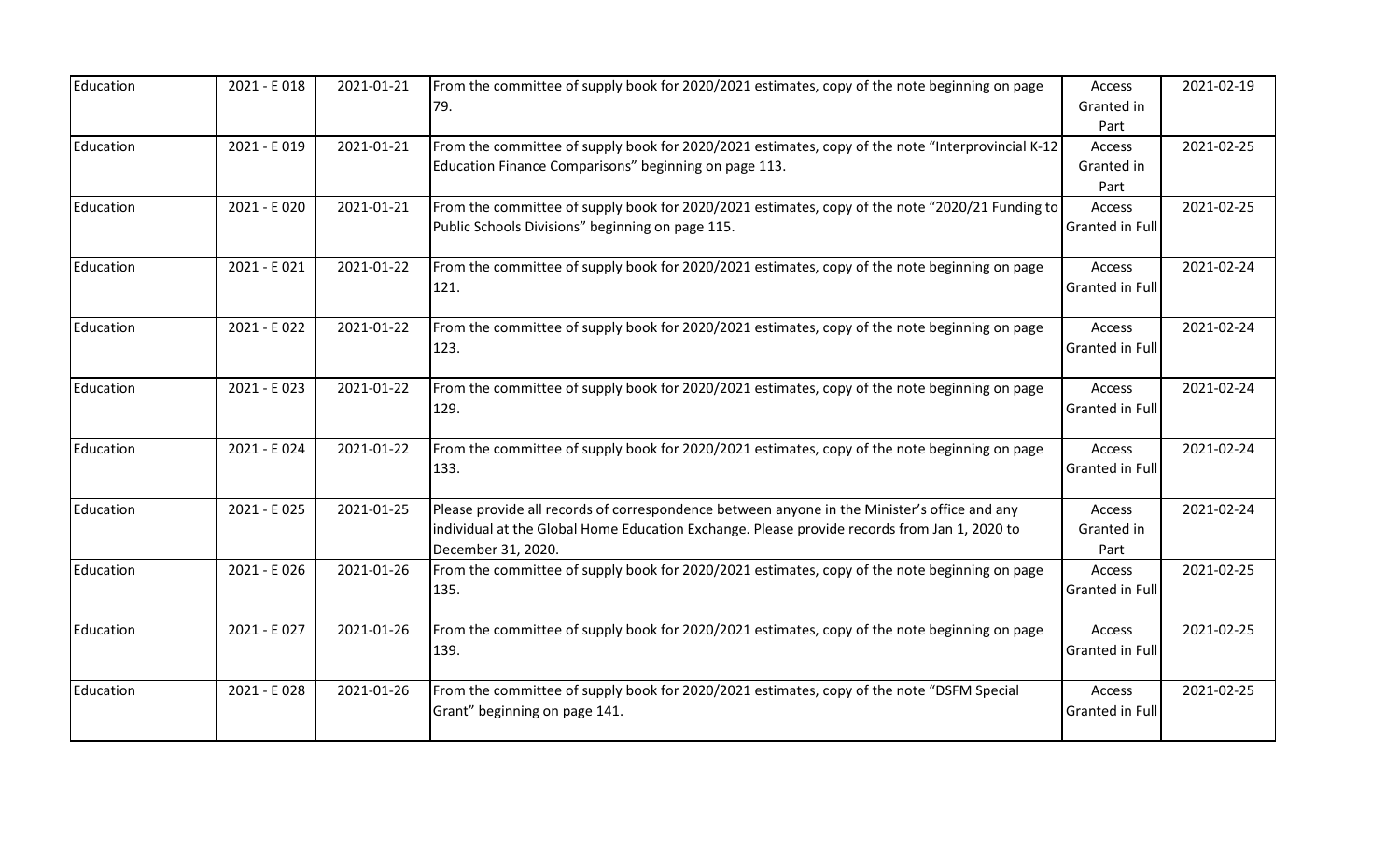| Education                | 2021 - E029 | 2021-01-26 | From the committee of supply book for 2020/2021 estimates, copy of the note "First Nations K-12<br>Funding" beginning on page 145.                                                                                                                                                                                 | Access<br>Granted in Full          | 2021-02-25 |
|--------------------------|-------------|------------|--------------------------------------------------------------------------------------------------------------------------------------------------------------------------------------------------------------------------------------------------------------------------------------------------------------------|------------------------------------|------------|
| Education                | 2021 - E031 | 2021-01-26 | From the committee of supply book for 2020/2021 estimates, copy of the note "Total (Headcount)<br>Enrollment (K-12)" beginning on page 155.                                                                                                                                                                        | Access<br>Granted in Full          | 2021-02-25 |
| Education                | 2021 - E032 | 2021-01-26 | From the committee of supply book for 2020/2021 estimates, copy of the note "K-12 Enrollment<br>and Education Costs" beginning on page 161.                                                                                                                                                                        | Access<br>Granted in Full          | 2021-02-25 |
| Education                | 2021 - E033 | 2021-01-26 | From the committee of supply book for 2020/2021 estimates, copy of the note "Schools of Choice<br>and Transfer Fees" beginning on page 181.                                                                                                                                                                        | Access<br>Granted in Full          | 2021-02-25 |
| Education                | 2021 - E034 | 2021-01-28 | From the committee of supply book for 2020/2021 estimates, copy of the note beginning on page<br>185.                                                                                                                                                                                                              | Access<br>Granted in Full          | 2021-02-26 |
| Education                | 2021 - E035 | 2021-01-28 | From the committee of supply book for 2020/2021 estimates, copy of the note beginning on page<br>189.                                                                                                                                                                                                              | Access<br>Granted in Full          | 2021-02-26 |
| Education                | 2021 - E036 | 2021-01-28 | From the committee of supply book for 2020/2021 estimates, copy of the note beginning on page<br>197.                                                                                                                                                                                                              | Access<br>Granted in<br>Part       | 2021-02-26 |
| <b>Executive Council</b> | 20EC-003    | 2020-01-24 | Item Description: Manitoba Development Corporation - Saunders Aircraft Limited - Presentation to<br>Board of Directors Date: n.d. Fonds/Series Title : Minister Responsible for the Manitoba<br>Development Corporation office files Government Schedule No. P 0013 Accession No. GR0149<br>Location Code N-6-7-9. | Access<br>Granted in Full          | 2021-01-29 |
| <b>Executive Council</b> | 20EC-069    | 2020-07-14 | Copy of the premier's calendar, with popups, for June 29, 2020 to July 10, 2020.                                                                                                                                                                                                                                   | Access<br>Granted in<br>Part       | 2021-02-17 |
| <b>Executive Council</b> | 20EC-137    | 2020-12-30 | Please provide any records from the Clerk of the Executive Council's calendar or email of travel<br>details (flights, taxi, drive to/from, etc.). Timeframe: December 1, 2020 - December 31, 2020.                                                                                                                 | <b>Access Denied</b><br>No Records | 2021-01-29 |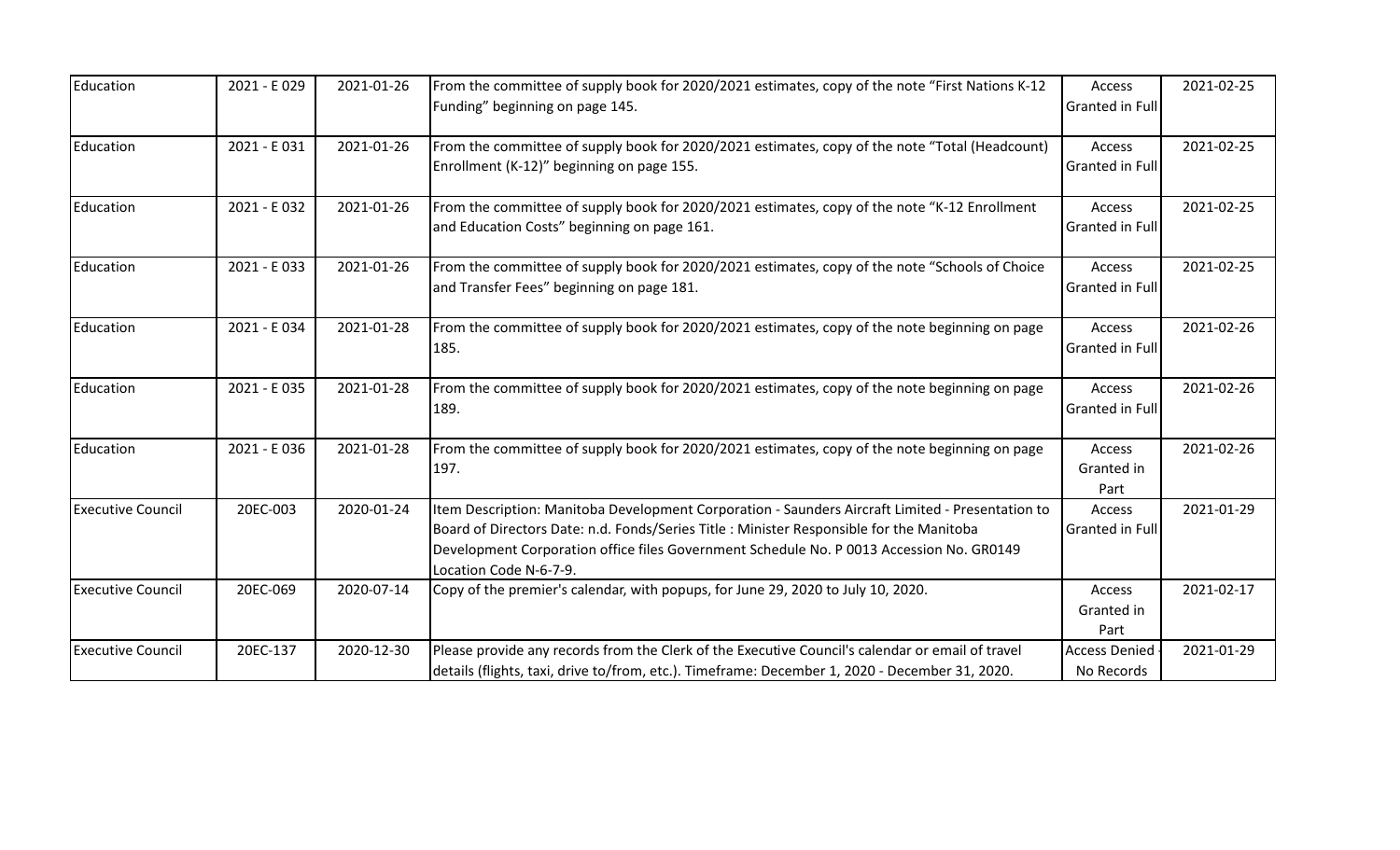| <b>Executive Council</b> | 21EC-002 | 2021-01-20 | On November 4, 2020, the Premier told the committee of supply that: "It's, of course, a Cabinet                                                                                                     | <b>Access Denied</b>               | 2021-01-29 |
|--------------------------|----------|------------|-----------------------------------------------------------------------------------------------------------------------------------------------------------------------------------------------------|------------------------------------|------------|
|                          |          |            | decision to renew a contract and direction then given to administer that decision" regarding a<br>contract for the Manitoba Network. Please provide the date of the cabinet meeting when a decision | <b>Exceptions to</b><br>Disclosure |            |
|                          |          |            | about the renewal or awarding of a contract for the Manitoba Network was made. Timeframe                                                                                                            |                                    |            |
|                          |          |            | 9/02/2019-1/19/2021.                                                                                                                                                                                |                                    |            |
| <b>Families</b>          | 2020-179 | 2020-08-24 | From the Spring, 2020 housebook, under "F. Corporate Services", copy of note number 2.                                                                                                              | Access                             | 2021-02-11 |
|                          |          |            |                                                                                                                                                                                                     | Granted in                         |            |
|                          |          |            |                                                                                                                                                                                                     | Part                               |            |
| Families                 | 2020-187 | 2020-08-28 | From the Spring, 2020 housebook, under "F. Corporate Services", copy of note number 8.                                                                                                              | Access                             | 2021-02-11 |
|                          |          |            |                                                                                                                                                                                                     | Granted in                         |            |
|                          |          |            |                                                                                                                                                                                                     | Part                               |            |
| Families                 | 2020-204 | 2020-09-14 | Records indicating any funds paid and a breakdown of those funds (e.g. grants, administration to                                                                                                    | Access                             | 2021-02-11 |
|                          |          |            | Chambers of Commerce related to the Temporary Child Care Service Grant Program.                                                                                                                     | Granted in Full                    |            |
| Families                 | 2020-205 | 2020-09-21 | Communication with child care centres regarding covering costs related to COVID-19.                                                                                                                 | Access                             | 2021-02-11 |
|                          |          |            |                                                                                                                                                                                                     | Granted in                         |            |
|                          |          |            |                                                                                                                                                                                                     | Part                               |            |
| Families                 | 2020-226 | 2020-09-28 | Copy of the KPMG Child Care Review.                                                                                                                                                                 | <b>Access Denied</b>               | 2021-02-10 |
|                          |          |            |                                                                                                                                                                                                     | <b>Exceptions to</b>               |            |
|                          |          |            |                                                                                                                                                                                                     | Disclosure                         |            |
| Families                 | 2020-264 | 2020-12-15 | Copies of records that pertain to measuring, reviewing, and/or evaluating the level of compliance of                                                                                                | <b>Access Denied</b>               | 2021-02-05 |
|                          |          |            | the following two CFS agencies in relation to the Child and Family Services Funding Guidelines for                                                                                                  | No Records                         |            |
|                          |          |            | Child Maintenance (including any previous version of the guidelines under a different name):                                                                                                        |                                    |            |
|                          |          |            | Winnipeg Child and Family Services (WCFS)                                                                                                                                                           |                                    |            |
|                          |          |            | Rural and Northern Services (RNS)                                                                                                                                                                   |                                    |            |
|                          |          |            | Date Range: April 1, 2010 to March 31, 2019                                                                                                                                                         |                                    |            |
| Families                 | 2020-265 | 2020-12-15 | Information that shows the number of children in care (CIC) transfers between one agency of                                                                                                         | Access                             | 2021-02-05 |
|                          |          |            | service to another agency of service as follows:                                                                                                                                                    | <b>Granted in Full</b>             |            |
|                          |          |            | - Total# of CICs transferred "in" for each CFS agency by each fiscal year                                                                                                                           |                                    |            |
|                          |          |            | Total# of CICs transferred "out" for each CFS agency by each fiscal year                                                                                                                            |                                    |            |
|                          |          |            | Note: Please exclude all CIC transfers that involve a designated intake agency (DIA) transferring a CIC                                                                                             |                                    |            |
|                          |          |            | to an agency of service.                                                                                                                                                                            |                                    |            |
|                          |          |            | Date Range: April 1, 2013 to November 30, 2020.                                                                                                                                                     |                                    |            |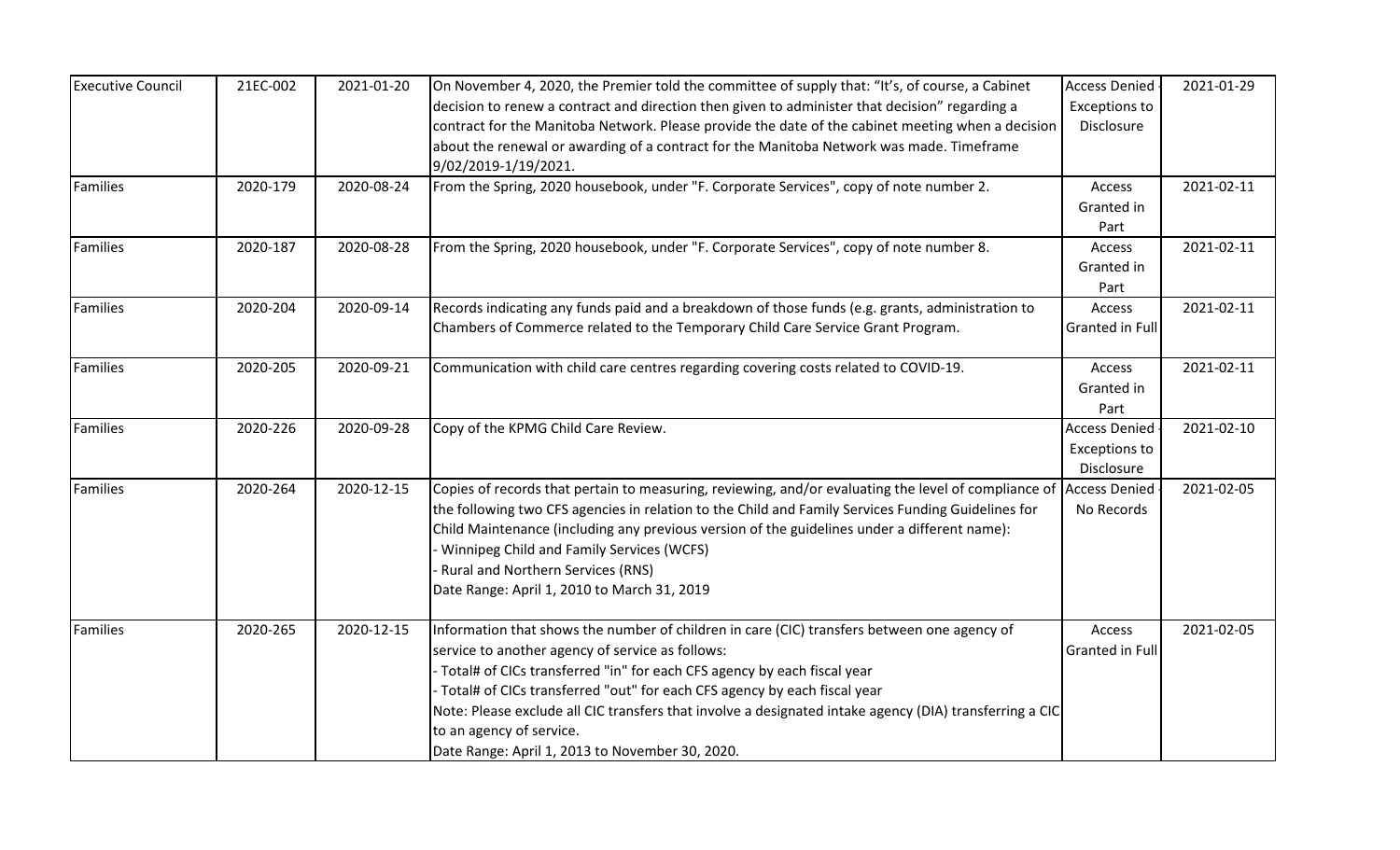| Families        | 2020-269 | 2020-12-18 | Briefing and advisory notes regarding changes in inclusion support.                              | <b>Access Denied</b>   | 2021-02-10 |
|-----------------|----------|------------|--------------------------------------------------------------------------------------------------|------------------------|------------|
| Families        | 2020-270 | 2020-12-18 | Briefing and advisory notes regulatory changes to nursery school funding.                        | No Records<br>Access   | 2021-02-10 |
|                 |          |            |                                                                                                  | Granted in             |            |
|                 |          |            |                                                                                                  | Part                   |            |
| Families        | 2020-271 | 2020-12-18 | Briefing and advisory notes regulatory changes parents' fees.                                    | <b>Access Denied</b>   | 2021-02-10 |
|                 |          |            |                                                                                                  | No Records             |            |
| Families        | 2020-274 | 2020-12-22 | From the committee of supply book for 2020/2021 estimates, copy of note 1.6 under "Financial and | <b>Access Denied</b>   | 2021-02-11 |
|                 |          |            | Administrative Services".                                                                        | <b>Exceptions to</b>   |            |
|                 |          |            |                                                                                                  | Disclosure             |            |
| <b>Families</b> | 2021-24  | 2021-01-12 | From the committee of supply book for 2020/2021 estimates, copy of note 3.1 under "Legislation   | Access                 | 2021-02-09 |
|                 |          |            | and Strategic Policy".                                                                           | Granted in Full        |            |
| <b>Families</b> | 2021-26  | 2021-01-12 | From the committee of supply book for 2020/2021 estimates, copy of note 3.5 (B) under            | Access                 | 2021-02-09 |
|                 |          |            | "Disabilities Issues Office"                                                                     | Granted in             |            |
|                 |          |            |                                                                                                  | Part                   |            |
| Families        | 2021-27  | 2021-01-12 | From the committee of supply book for 2020/2021 estimates, copy of note 3.5 (C) under            | Access                 | 2021-02-09 |
|                 |          |            | "Disabilities Issues Office".                                                                    | Granted in Full        |            |
| Families        | 2021-31  | 2021-01-14 | From the committee of supply book for 2020/2021 estimates, copy of note 4.4 under "Data".        | Access                 | 2021-02-16 |
|                 |          |            |                                                                                                  | Granted in Full        |            |
| <b>Families</b> | 2021-32  | 2021-01-14 | From the committee of supply book for 2020/2021 estimates, copy of note 4.5 under "Data".        | Access                 | 2021-02-16 |
|                 |          |            |                                                                                                  | Granted in Full        |            |
| <b>Families</b> | 2021-33  | 2021-01-14 | From the committee of supply book for 2020/2021 estimates, copy of note 4.7 under "Child and     | Access                 | 2021-02-19 |
|                 |          |            | Family Services Program".                                                                        | Granted in             |            |
|                 |          |            |                                                                                                  | Part                   |            |
| <b>Families</b> | 2021-34  | 2021-01-14 | From the committee of supply book for 2020/2021 estimates, copy of note 4.8 under "Child and     | Access                 | 2021-02-22 |
|                 |          |            | Family Services Program".                                                                        | Granted in Full        |            |
| Families        | 2021-35  | 2021-01-14 | From the committee of supply book for 2020/2021 estimates, copy of note 4.9 under "Child and     | Access                 | 2021-02-22 |
|                 |          |            | Family Services Program".                                                                        | <b>Granted in Full</b> |            |
|                 |          |            |                                                                                                  |                        |            |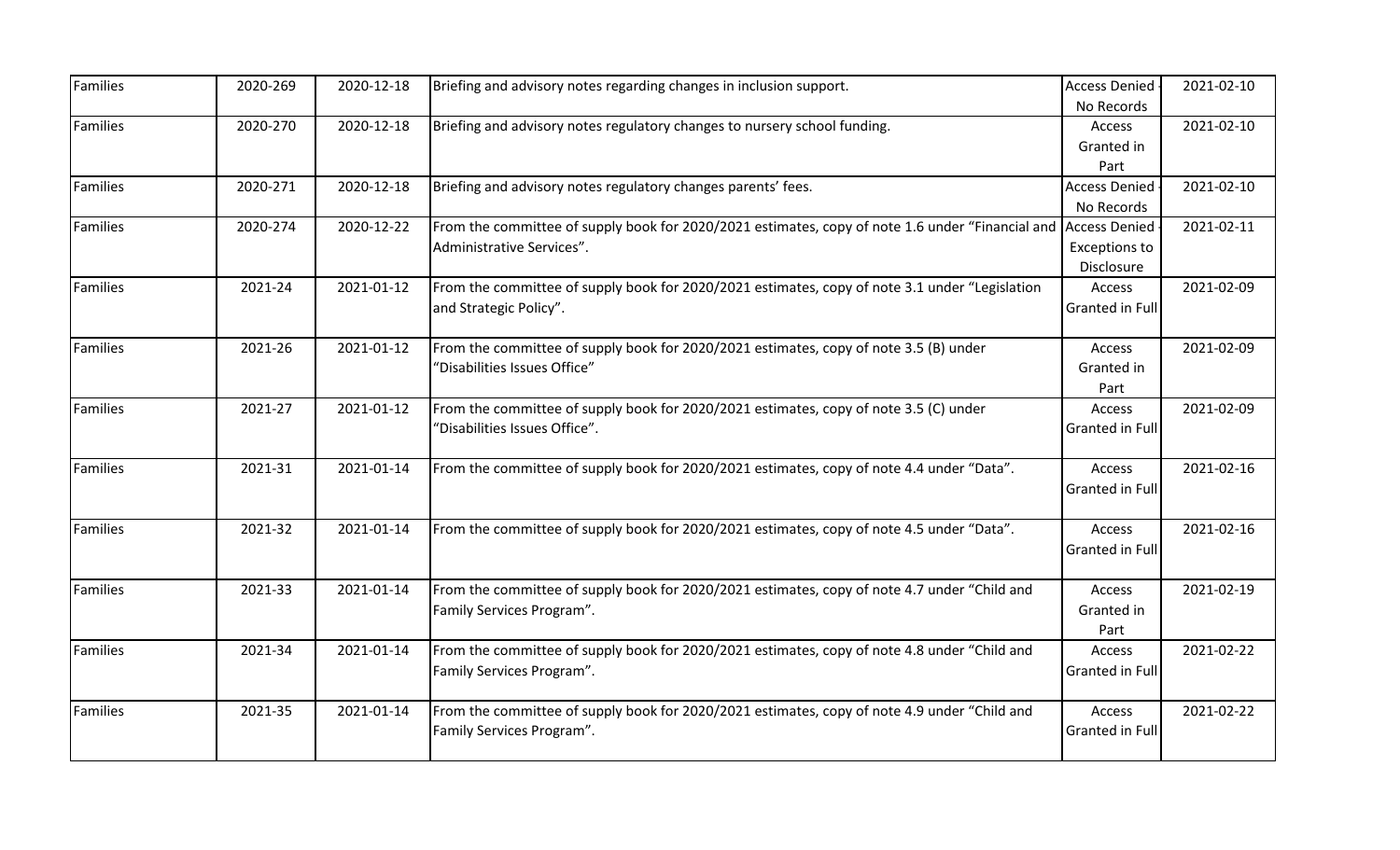| <b>Families</b> | 2021-36 | 2021-01-14 | Please provide the briefing materials for the new minister appointed January 2021.                                         | Access<br>Granted in<br>Part       | 2021-02-18 |
|-----------------|---------|------------|----------------------------------------------------------------------------------------------------------------------------|------------------------------------|------------|
| Families        | 2021-38 | 2021-01-14 | Please provide the latest version of briefing notes FAMCFE20-00187 and FAMCFE20-00185<br>(including me analysis section).  | <b>Access Denied</b><br>No Records | 2021-02-19 |
| <b>Families</b> | 2021-40 | 2021-01-15 | From the committee of supply book for 2020/2021 estimates, copy of note 4.10 under "Child and<br>Family Services Program". | Access<br>Granted in Full          | 2021-02-16 |
| Families        | 2021-42 | 2021-01-15 | From the committee of supply book for 2020/2021 estimates, copy of note 4.12 under "Child and<br>Family Services Program". | Access<br><b>Granted in Full</b>   | 2021-02-22 |
| <b>Families</b> | 2021-43 | 2021-01-15 | From the committee of supply book for 2020/2021 estimates, copy of note 4.13 under "Child and<br>Family Services Program". | Access<br>Granted in<br>Part       | 2021-02-22 |
| Families        | 2021-45 | 2021-01-18 | From the committee of supply book for 2020/2021 estimates, copy of note 4.16 under "Child and<br>Family Services Program". | Access<br><b>Granted in Full</b>   | 2021-02-22 |
| <b>Families</b> | 2021-46 | 2021-01-18 | From the committee of supply book for 2020/2021 estimates, copy of note 4.17 under "Child and<br>Family Services Program". | Access<br>Granted in Full          | 2021-02-22 |
| Families        | 2021-47 | 2021-01-18 | From the committee of supply book for 2020/2021 estimates, copy of note 4.18 under "Early<br>Learning and Child Care".     | Access<br>Granted in<br>Part       | 2021-02-22 |
| <b>Families</b> | 2021-48 | 2021-01-18 | From the committee of supply book for 2020/2021 estimates, copy of note 4.19 under "Child and<br>Family Services Program". | Access<br><b>Granted in Full</b>   | 2021-02-16 |
| Families        | 2021-54 | 2021-01-19 | From the committee of supply book for 2020/2021 estimates, copy of note 4.23 under "Early<br>Learning and Child Care".     | Access<br>Granted in<br>Part       | 2021-02-18 |
| <b>Families</b> | 2021-55 | 2021-01-20 | From the committee of supply book for 2020/2021 estimates, copy of note 4.24 under "Early<br>Learning and Child Care".     | Access<br>Granted in Full          | 2021-02-18 |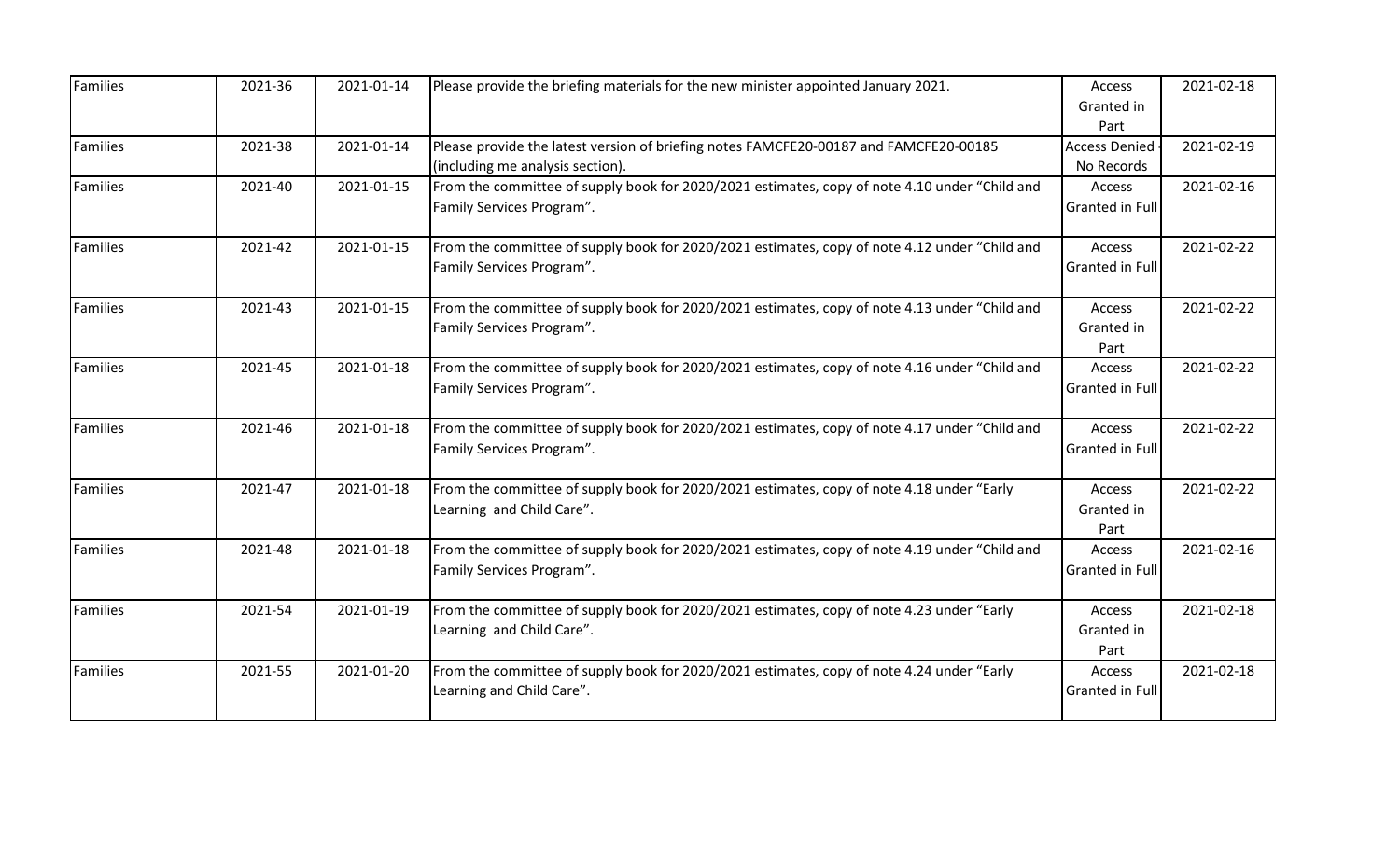| Families                          | 2021-56   | 2021-01-20 | From the committee of supply book for 2020/2021 estimates, copy of note 4.25 under "Early<br>Learning and Child Care".                                                                                                                                               | Access<br><b>Granted in Full</b>                           | 2021-02-18 |
|-----------------------------------|-----------|------------|----------------------------------------------------------------------------------------------------------------------------------------------------------------------------------------------------------------------------------------------------------------------|------------------------------------------------------------|------------|
| Families                          | 2021-6    | 2021-01-06 | From the committee of supply book for 2020/2021 estimates, copy of note 2.1 under "Community"<br>Service Delivery (CSD)".                                                                                                                                            | Access<br>Granted in<br>Part                               | 2021-02-04 |
| Finance                           | 20FIN-078 | 2020-05-14 | Copy of the tender for services awarded to Morneau Shepell, as announced in the March 27, 2020<br>press release: "Province Launches Program to Help Manitobans Cope with Anxiety Related to COVID-<br>19" as well as a copy of the contract with Morneau Shepell.    | <b>Access Denied</b><br>No Records                         | 2021-02-09 |
| Finance                           | 20FIN-255 | 2020-10-13 | In 2019/2020 and in budget 2020/2021, list of fees lost and amount of revenue given up through<br>Entrepreneurship Manitoba due to entering into the New West Partnership Agreement.                                                                                 | Access<br>Granted in<br>Part                               | 2021-02-25 |
| Finance                           | 20FIN-309 | 2020-12-17 | <b>Procurement Administration Manual</b>                                                                                                                                                                                                                             | <b>Access Denied</b><br>No Records                         | 2021-02-09 |
| Finance                           | 21FIN-012 | 2021-01-28 | All records of government business conducted on account [email removed]. Please search May 3,<br>2016 to current.                                                                                                                                                    | <b>Access Denied</b><br><b>Exceptions to</b><br>Disclosure | 2021-02-16 |
| Finance                           | 21FIN-017 | 2021-02-02 | Manitoba Vital Statistics Records: Birth Records [Names removed] and Death Records [Names<br>removed].                                                                                                                                                               | <b>Access Denied</b><br><b>Exceptions to</b><br>Disclosure | 2021-02-18 |
| Finance                           | 21FIN-021 | 2021-02-05 | Please provide all records of email, letter, and/or text which exist with the Minister's Special<br>Assistant from [name removed]. Please also provide all records of email, letter, and/or text<br>correspondence between the Special Assistant and [name removed]. | <b>Access Denied</b><br>No Records                         | 2021-02-10 |
| <b>Health and Seniors</b><br>Care | 001-21    | 2021-01-05 | From the committee of supply book for 2020/2021 estimates, copy of note "Licensing and<br>Compliance" which starts on page 86                                                                                                                                        | Access<br>Granted in<br>Part                               | 2021-02-05 |
| <b>Health and Seniors</b><br>Care | 002-21    | 2021-01-05 | From the committee of supply book for 2020/2021 estimates, copy of note "Transition" which starts<br>on page 92                                                                                                                                                      | Access<br>Granted in<br>Part                               | 2021-02-05 |
| <b>Health and Seniors</b><br>Care | 003-21    | 2021-01-05 | From the committee of supply book for 2020/2021 estimates, copy of note "Funding to Health<br>Authorities" which starts on page 102                                                                                                                                  | Access<br>Granted in<br>Part                               | 2021-02-05 |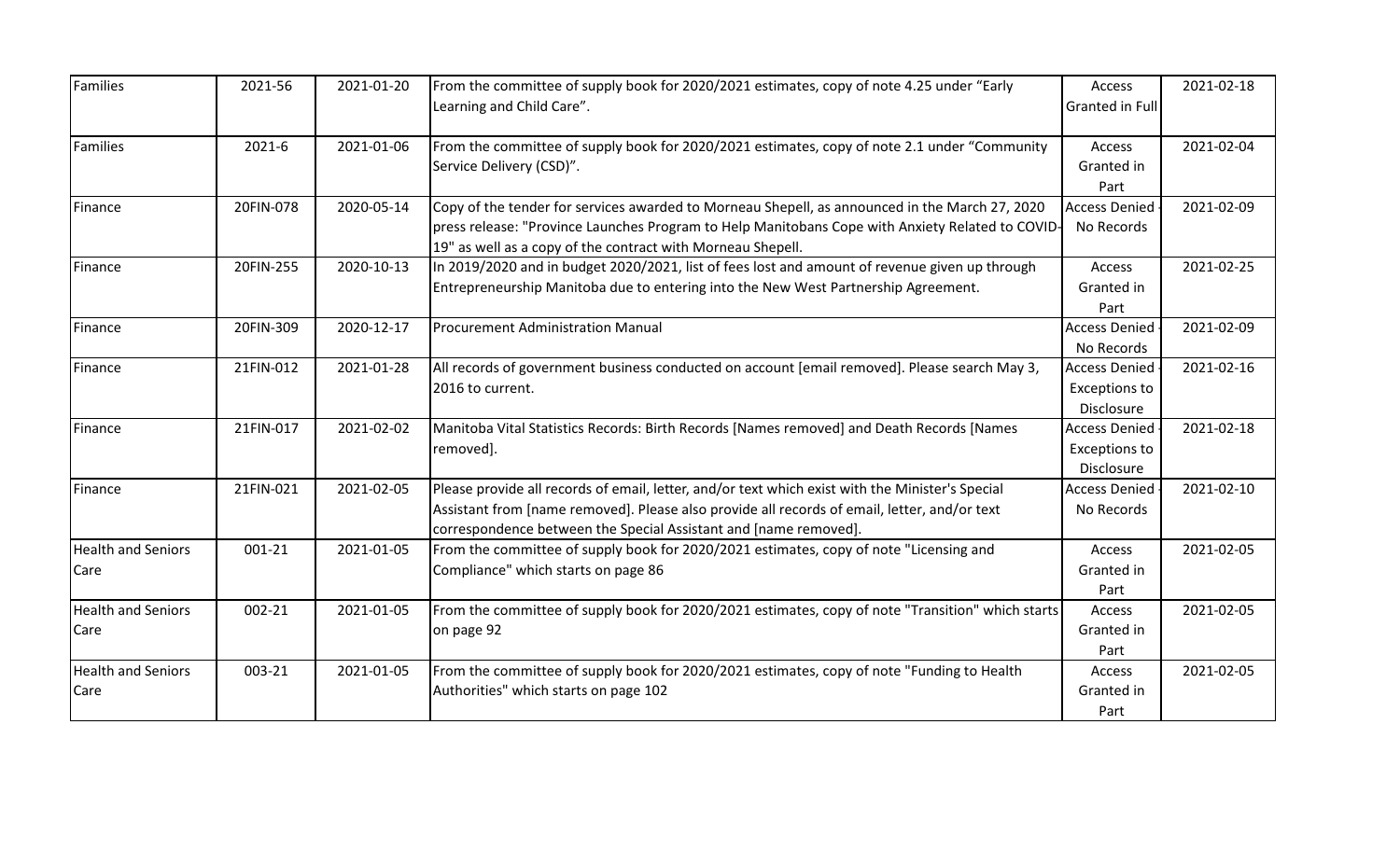| <b>Health and Seniors</b><br>Care | 004-21     | 2021-01-05 | From the committee of supply book for 2020/2021 estimates, copy of note "Provincial Health<br>Services" which starts on page 105                                                       | Access<br>Granted in               | 2021-02-05 |
|-----------------------------------|------------|------------|----------------------------------------------------------------------------------------------------------------------------------------------------------------------------------------|------------------------------------|------------|
|                                   |            |            |                                                                                                                                                                                        | Part                               |            |
| <b>Health and Seniors</b><br>Care | 005-21     | 2021-01-06 | For the two most recent twelve-month periods that are available to the Ministry, the number of<br>diagnoses for the following ICD-10 codes (list of codes provided).                   | Access<br>Granted in Full          | 2021-02-05 |
| <b>Health and Seniors</b><br>Care | 006-21     | 2021-01-06 | For the two most recent twelve-month periods that are available to the Ministry, the number of<br>procedures performed for the following physician fee codes (list of codes provided). | Access<br>Granted in Full          | 2021-02-05 |
| <b>Health and Seniors</b><br>Care | 007-21     | 2021-01-06 | From the committee of supply book for 2020/2021 estimates, copy of note "Five Year Expenditure"<br>and Staffing Summary by Main Appropriation " which starts on page 140.              | Access<br>Granted in<br>Part       | 2021-02-05 |
| <b>Health and Seniors</b><br>Care | 008-21     | 2021-01-06 | From the committee of supply book for 2020/2021 estimates, copy of note "Five Year Expenditure"<br>History " which starts on page 141.                                                 | Access<br>Granted in<br>Part       | 2021-02-05 |
| <b>Health and Seniors</b><br>Care | 009-21     | 2021-01-07 | For the two most recent twelve-month periods that are available to the Ministry, the number of<br>procedures performed for the following physician fee codes (list of codes provided). | Access<br><b>Granted in Full</b>   | 2021-02-05 |
| <b>Health and Seniors</b><br>Care | 010-21     | 2021-01-07 | Requests access to briefing and advisory notes that contain comparative information regarding<br>other provinces COVID-19 contact tracing efforts.                                     | <b>Access Denied</b><br>No Records | 2021-02-05 |
| <b>Health and Seniors</b><br>Care | 011-21     | 2021-01-07 | Requests access to briefing and advisory notes regarding the COVID-19 alert app.                                                                                                       | Access<br>Granted in<br>Part       | 2021-02-05 |
| <b>Health and Seniors</b><br>Care | 012-21     | 2021-01-07 | Requests access to records that show who ordered that the COVID-19 command centre closed.                                                                                              | <b>Access Denied</b><br>No Records | 2021-02-05 |
| <b>Health and Seniors</b><br>Care | 013-21     | 2021-01-07 | Requests records regarding the presence and operation of a federal quarantine site in Winnipeg.                                                                                        | <b>Access Denied</b><br>No Records | 2021-02-05 |
| <b>Health and Seniors</b><br>Care | 015-21     | 2021-01-12 | Pease provide all internal and public communication (memos, notices, policies, etc) distributed<br>within the region on visitation shelters at Personal Care Homes.                    | Access<br>Granted in<br>Part       | 2021-02-11 |
| <b>Health and Seniors</b><br>Care | $017 - 21$ | 2021-01-13 | Please provide the number of COVID cases contracted between Nov 1, 2020 - Dec 15, 2020 broken<br>down by source of exposure(s).                                                        | Access<br><b>Granted in Full</b>   | 2021-02-12 |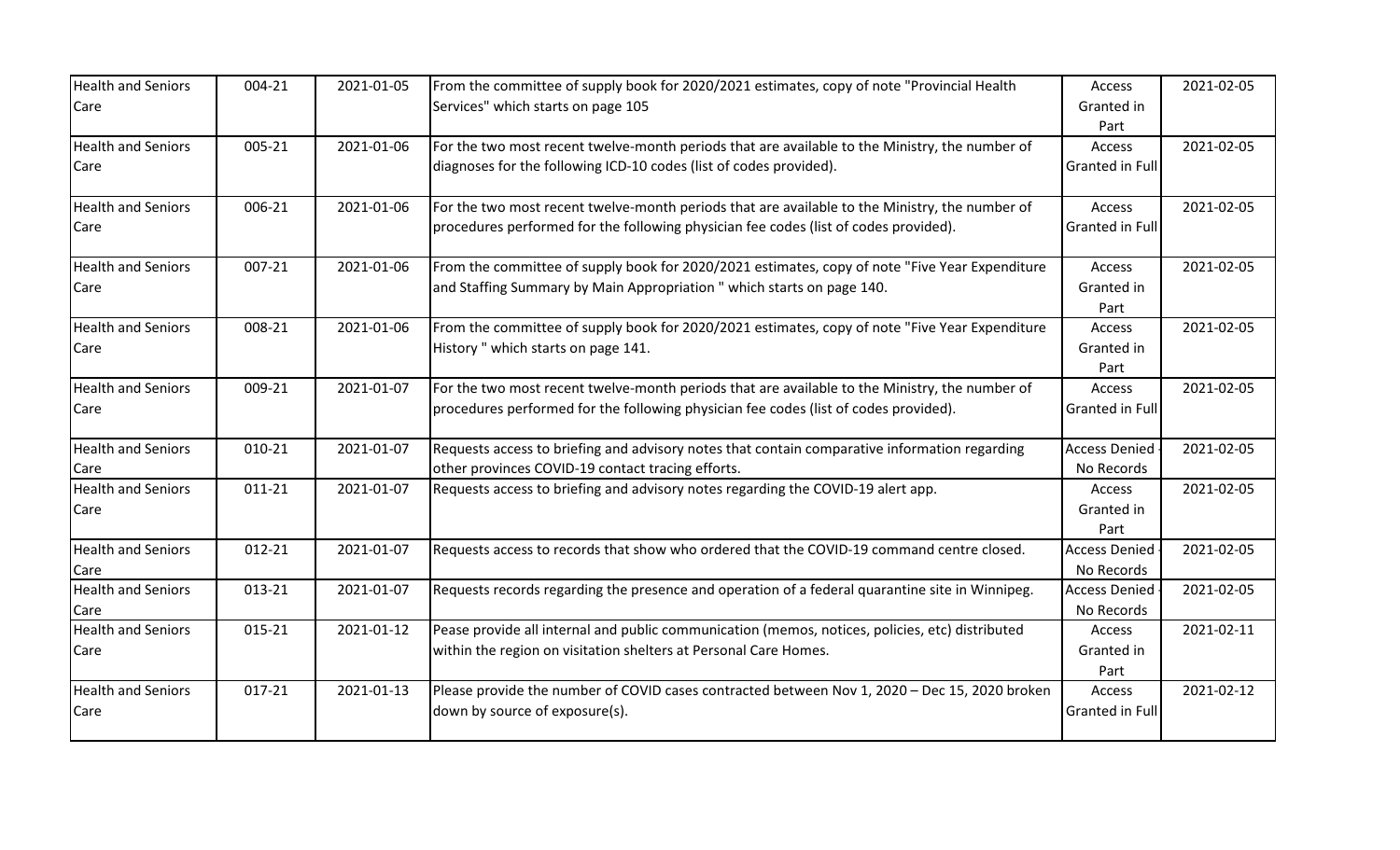| <b>Health and Seniors</b> | 018-21 | 2021-01-13 | All health/facility inspections related to the KeKiNan Centre for every year it was considered a                | <b>Access Denied</b>   | 2021-02-12 |
|---------------------------|--------|------------|-----------------------------------------------------------------------------------------------------------------|------------------------|------------|
| Care                      |        |            | personal care home.                                                                                             | No Records             |            |
| <b>Health and Seniors</b> | 019-21 | 2021-01-13 | Please provide data that shows the most common types of COVID-19 transmission/exposure. Date                    | Access                 | 2021-02-12 |
| Care                      |        |            | range: November 1 to December 15.                                                                               | Granted in Full        |            |
| <b>Health and Seniors</b> | 020-21 | 2021-01-13 | Records with statistics in approximate percentages that show the cause of COVID-19 infections from              | Access                 | 2021-02-12 |
| Care                      |        |            | November 1 to December 15. Please break down the cause of infection into the most common                        | Granted in Full        |            |
|                           |        |            | categories contact tracers are finding is the source behind infection. Example: shopping, restaurants,          |                        |            |
|                           |        |            | household transmission, travel, faith-based-gatherings, workplace acquisition, parties, bars, sex, etc.         |                        |            |
|                           |        |            | Do not provide information that's already publicly available online. For comparison there are other             |                        |            |
|                           |        |            | jurisdictions like El Paso that provide this information in percentages on a weekly basis.                      |                        |            |
| <b>Health and Seniors</b> | 022-21 | 2021-01-14 | Copy of any review, interim review or draft review of the Maples Personal Care Home.                            | Access                 | 2021-02-12 |
| Care                      |        |            |                                                                                                                 | Granted in             |            |
|                           |        |            |                                                                                                                 | Part                   |            |
| <b>Health and Seniors</b> | 023-21 | 2021-01-14 | Copy of correspondence to and from the department and representatives of Shopper's Drug Mart                    | <b>Access Denied</b>   | 2021-02-12 |
| Care                      |        |            | regarding vaccine distribution.                                                                                 | No Records             |            |
| <b>Health and Seniors</b> | 024-21 | 2021-01-14 | Briefing and advisory notes regarding the matters referenced in the December 9, 2020 press                      | Access                 | 2021-02-12 |
| Care                      |        |            | release: "PROVINCE PROVIDES \$7. 7 MILLION TO PERSONAL CARE HOMES TO COVER EXPENSES                             | Granted in             |            |
|                           |        |            | RELATED TO COVID-19".                                                                                           | Part                   |            |
| <b>Health and Seniors</b> | 025-21 | 2021-01-14 | Explanation for how funding was broken out, and listed by site. amounts provided to each facility as            | Access                 | 2021-02-12 |
| Care                      |        |            | referenced in the December 9, 2020 press release: "PROVINCE PROVIDES \$7.7 MILLION TO                           | Granted in             |            |
|                           |        |            | PERSONAL CARE HOMES TO COVER EXPENSES RELATED TO COVID-19".                                                     | Part                   |            |
| <b>Health and Seniors</b> | 026-21 | 2021-01-14 | By month, how many people have been notified of their available COVID-19 test results by text                   | Access                 | 2021-02-12 |
| Care                      |        |            | message. For clarity, this function is referenced in the December 18, 2020 press release: "PROVINCE             | <b>Granted in Full</b> |            |
|                           |        |            | ADVISES TEXT MESSAGE ALERTS NOW OFFERED TO NOTIFY WHEN COVID-19 TEST RESULTS ARE                                |                        |            |
|                           |        |            | AVAILABLE".                                                                                                     |                        |            |
| <b>Health and Seniors</b> | 027-21 | 2021-01-15 | COVID Alert keys generated (Manitoba) COVID Alert keys claimed (Manitoba). Date range:                          | Access                 | 2021-02-16 |
| Care                      |        |            | December 1, 2020 to January 15, 2021.                                                                           | <b>Granted in Full</b> |            |
| <b>Health and Seniors</b> | 028-21 | 2021-01-18 | Details regarding the procurement of [business and name removed] for College of Registered Nurses Access Denied |                        | 2021-02-17 |
| Care                      |        |            | of Manitoba hearings.                                                                                           | No Records             |            |
| <b>Health and Seniors</b> | 029-21 | 2021-01-19 | Briefing or advisory notes regarding vaccine deployment in Thompson.                                            | <b>Access Denied</b>   | 2021-02-18 |
| Care                      |        |            |                                                                                                                 | No Records             |            |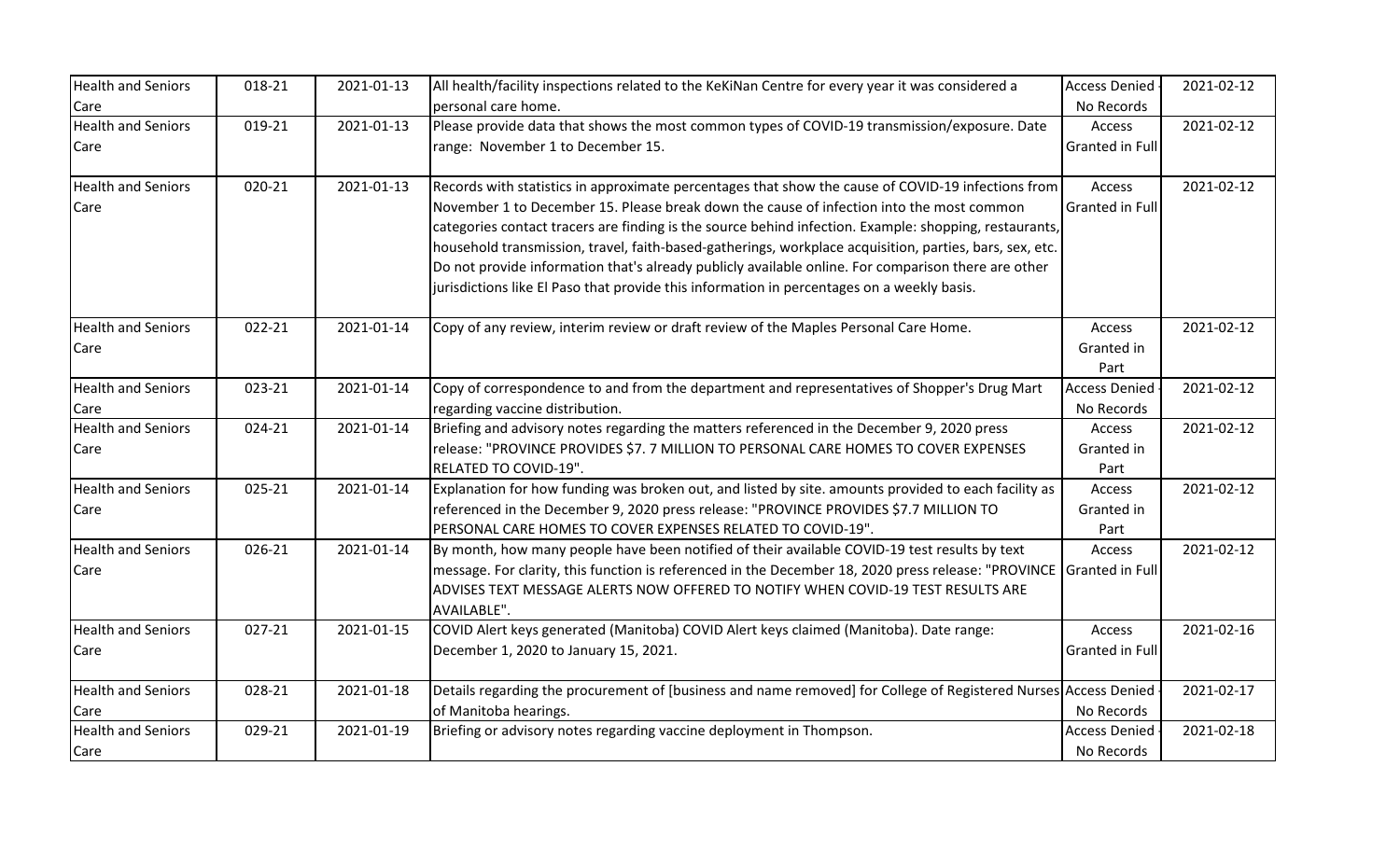| <b>Health and Seniors</b><br>Care | 030-21 | 2021-01-20 | Please provide details regarding the following contract with the Canadian Nurses Association:<br>201803,01/06/2017, \$24,883.37                   | Access<br>Granted in   | 2021-02-19 |
|-----------------------------------|--------|------------|---------------------------------------------------------------------------------------------------------------------------------------------------|------------------------|------------|
|                                   |        |            |                                                                                                                                                   | Part                   |            |
| <b>Health and Seniors</b>         | 031-21 | 2021-01-22 | Please provide access to the number of reports to the Protection for Persons in Care from 2015-16                                                 | Access                 | 2021-02-22 |
| Care                              |        |            | to present (by calendar or fiscal year) for the following categories: Physical, Neglect (physical),<br>Emotional, Financial, Sexual, Combination. | Granted in Full        |            |
| <b>Health and Seniors</b>         | 032-21 | 2021-01-22 | Please provide access to the number of reports to the Protection for Persons in Care which were not                                               | Access                 | 2021-02-22 |
| Care                              |        |            | investigated. Please provide data from 2015-16 to present (by either fiscal or calendar year).                                                    | Granted in Full        |            |
| <b>Health and Seniors</b>         | 034-21 | 2021-01-22 | Please provide all records (including briefing and advisory notes) on deploying or redeploying                                                    | <b>Access Denied</b>   | 2021-02-22 |
| Care                              |        |            | provincial, federal, and municipal civil servants to perform COVID-19 work.                                                                       | No Records             |            |
| <b>Health and Seniors</b>         | 036-21 | 2021-01-20 | Copy of all initiatives to train and retain psychologists and psychiatrists in Manitoba. Total yearly                                             | <b>Access Denied</b>   | 2021-02-19 |
| Care                              |        |            | cost; Who are the psychiatrists cited by department in media; List of graduates yearly, from 2010 to                                              | No Records             |            |
|                                   |        |            | present.                                                                                                                                          |                        |            |
| <b>Health and Seniors</b>         | 037-21 | 2021-01-20 | Since 2018, list of designated psychiatrists; location of practice and remuneration.                                                              | Access                 | 2021-02-19 |
| Care                              |        |            |                                                                                                                                                   | Granted in             |            |
|                                   |        |            |                                                                                                                                                   | Part                   |            |
| <b>Health and Seniors</b>         | 038-21 | 2021-01-20 | Since 2018, list of psychologists employed by the province, location and remuneration. Current total                                              | Access                 | 2021-02-19 |
| Care                              |        |            | number of psychiatric beds in province and by their location.                                                                                     | Granted in<br>Part     |            |
| <b>Health and Seniors</b>         | 039-21 | 2021-01-26 | All briefing and advisory notes regarding the Wave 2 Transition as part of the Health System                                                      | <b>Access Denied</b>   | 2021-02-25 |
| Care                              |        |            | Transformation. For clarity, multiple program sites were notified of their pending transfer to Shared                                             | No Records             |            |
|                                   |        |            | Health on January 20, 2021 by memo "Health System Transformation-Wave Two Planning                                                                |                        |            |
|                                   |        |            | Transitions".                                                                                                                                     |                        |            |
| <b>Health and Seniors</b>         | 040-21 | 2021-01-26 | Correspondence to and from senior leadership (e.g. Minister, Deputy, ADMs) regarding the Wave 2                                                   | Access                 | 2021-02-25 |
| Care                              |        |            | Transition as part of the Health System Transformation to and from the following organizations:                                                   | <b>Granted in Full</b> |            |
|                                   |        |            | Cadham Provincial Lab, Selkirk Mental Health Centre, Dentistry/Oral Health, Emergency Services,                                                   |                        |            |
|                                   |        |            | Disaster Management, Infrastructure Services Branch, Patient Access Registry.                                                                     |                        |            |
| <b>Health and Seniors</b>         | 041-21 | 2021-01-27 | A list of all the people who have been assigned to the Vaccine Implementation Task Force, their                                                   | <b>Access Denied</b>   | 2021-02-26 |
| Care                              |        |            | previous public service titles and their titles with the Task Force.                                                                              | No Records             |            |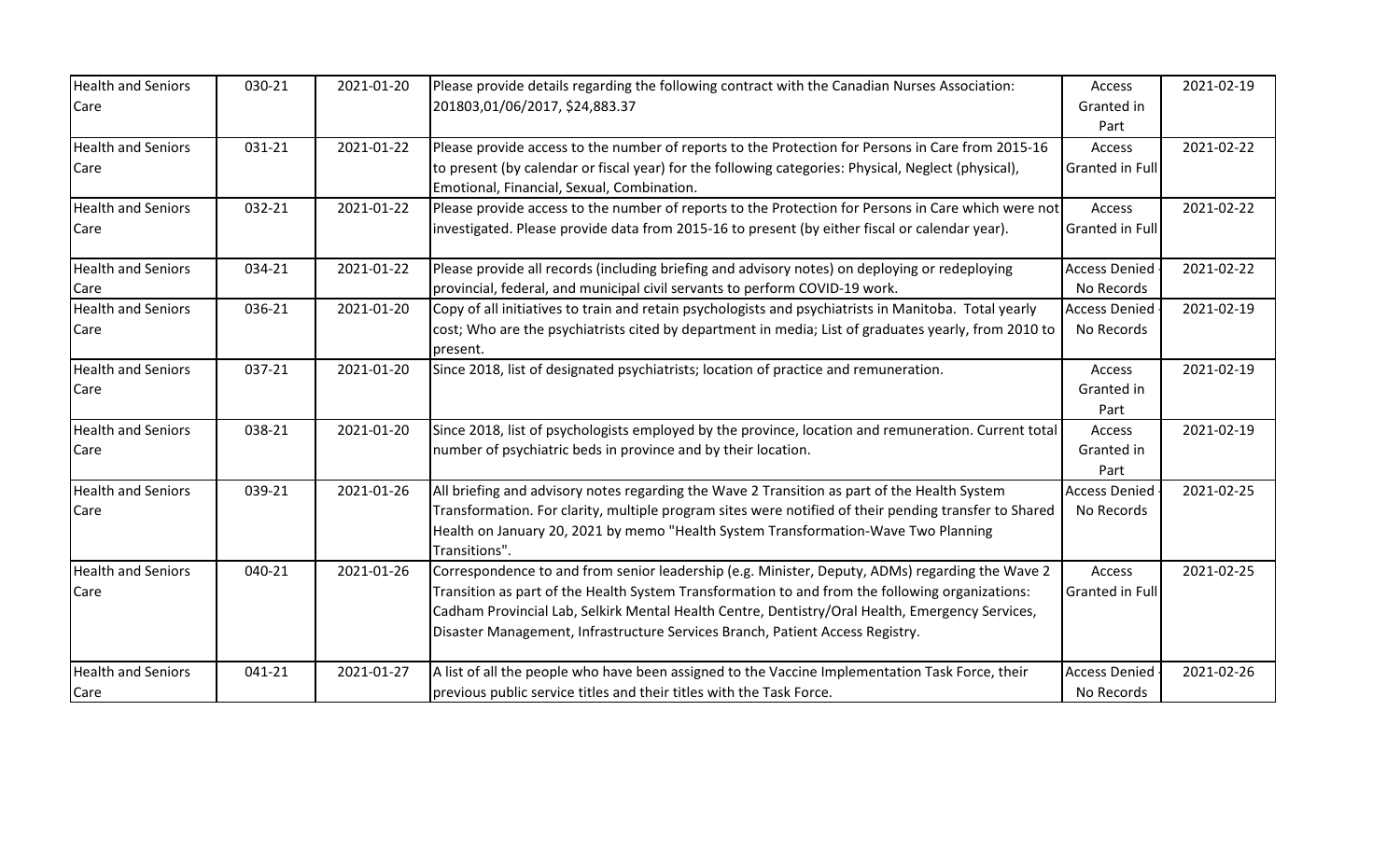| <b>Health and Seniors</b> | 042-21 | 2021-01-27 | The data with respect to covid 19 cases from September 1, 2020 to Nov 11, 2020. Specifically we are      | Access                 | 2021-02-26 |
|---------------------------|--------|------------|----------------------------------------------------------------------------------------------------------|------------------------|------------|
| Care                      |        |            | looking for all the confirmed cases associated with fitness centres, fitness studios, gyms, yoga         | <b>Granted in Full</b> |            |
|                           |        |            | studios and spin studios. Anything that falls under "fitness centre" in the health orders. Any stats Dr. |                        |            |
|                           |        |            | Roussin would be referencing in his press release or using to create health orders. Possible exposure    |                        |            |
|                           |        |            | data as well.                                                                                            |                        |            |
| <b>Health and Seniors</b> | 043-21 | 2021-01-28 | We are looking to obtain more information on the following two contract numbers please:                  | Access                 | 2021-02-26 |
| Care                      |        |            | #4501178037, #4501178039                                                                                 | Granted in Full        |            |
| <b>Health and Seniors</b> | 044-21 | 2021-01-28 | The names of legal counsel and Inquiry Committee members present at and involved in the                  | <b>Access Denied</b>   | 2021-02-26 |
| Care                      |        |            | following CPSM hearings published on CPSM's website: (details provided).                                 | No Records             |            |
| <b>Health and Seniors</b> | 231-20 | 2020-10-27 | Copy of contract(s) for entity awarded COVID-19 contact tracing, amounts of the award, description       | Access                 | 2021-02-05 |
| Care                      |        |            | or terms of the service.                                                                                 | Granted in             |            |
|                           |        |            |                                                                                                          | Part                   |            |
| <b>Health and Seniors</b> | 242-20 | 2020-11-03 | Itemized by type of equipment, how much personal protective equipment did the province have on           | Access                 | 2021-02-19 |
| Care                      |        |            | March 20, 2020. For clarity, this information was provided by the Minister of Health, Seniors and        | Granted in Full        |            |
|                           |        |            | Active Living in budget estimates on November 2, 2020.                                                   |                        |            |
| <b>Health and Seniors</b> | 243-20 | 2020-11-03 | Itemized by type of equipment, how much personal protective equipment did the province have at           | Access                 | 2021-02-19 |
| Care                      |        |            | monthly intervals throughout the pandemic. Please provide such snap-shots as have been compiled.         | <b>Granted in Full</b> |            |
|                           |        |            | For clarity, the Minister of Health, Seniors and Active Living provided such a snapshot of inventories   |                        |            |
|                           |        |            | for March 20, 2020 in budget estimates on November 2, 2020.                                              |                        |            |
| <b>Health and Seniors</b> | 275-20 | 2020-12-14 | Please provide the members of the Respiratory Virus Steering Committee (RVSC). Please provide all        | Access                 | 2021-02-11 |
| Care                      |        |            | agendas from meetings of the RVSC. Please provide data for 2020.                                         | Granted in             |            |
|                           |        |            |                                                                                                          | Part                   |            |
| <b>Health and Seniors</b> | 276-20 | 2020-12-14 | Please provide any correspondence (letters, emails, etc) between officials in the department and         | Access                 | 2021-02-19 |
| Care                      |        |            | representatives of Revera. Please provide records from September 1, 2020 to present.                     | Granted in             |            |
|                           |        |            |                                                                                                          | Part                   |            |
| Infrastructure            | 20-057 | 2020-08-14 | Any record regarding the construction of a turning bay from highway 395 onto highway 392 in the          | Access                 | 2021-02-02 |
|                           |        |            | Snow Lake Area.                                                                                          | Granted in             |            |
|                           |        |            |                                                                                                          | Part                   |            |
| Infrastructure            | 20-075 | 2020-09-09 | Provide the Minister's calendar since Jan. 1, 2020.                                                      | Access                 | 2021-02-16 |
|                           |        |            |                                                                                                          | Granted in             |            |
|                           |        |            |                                                                                                          | Part                   |            |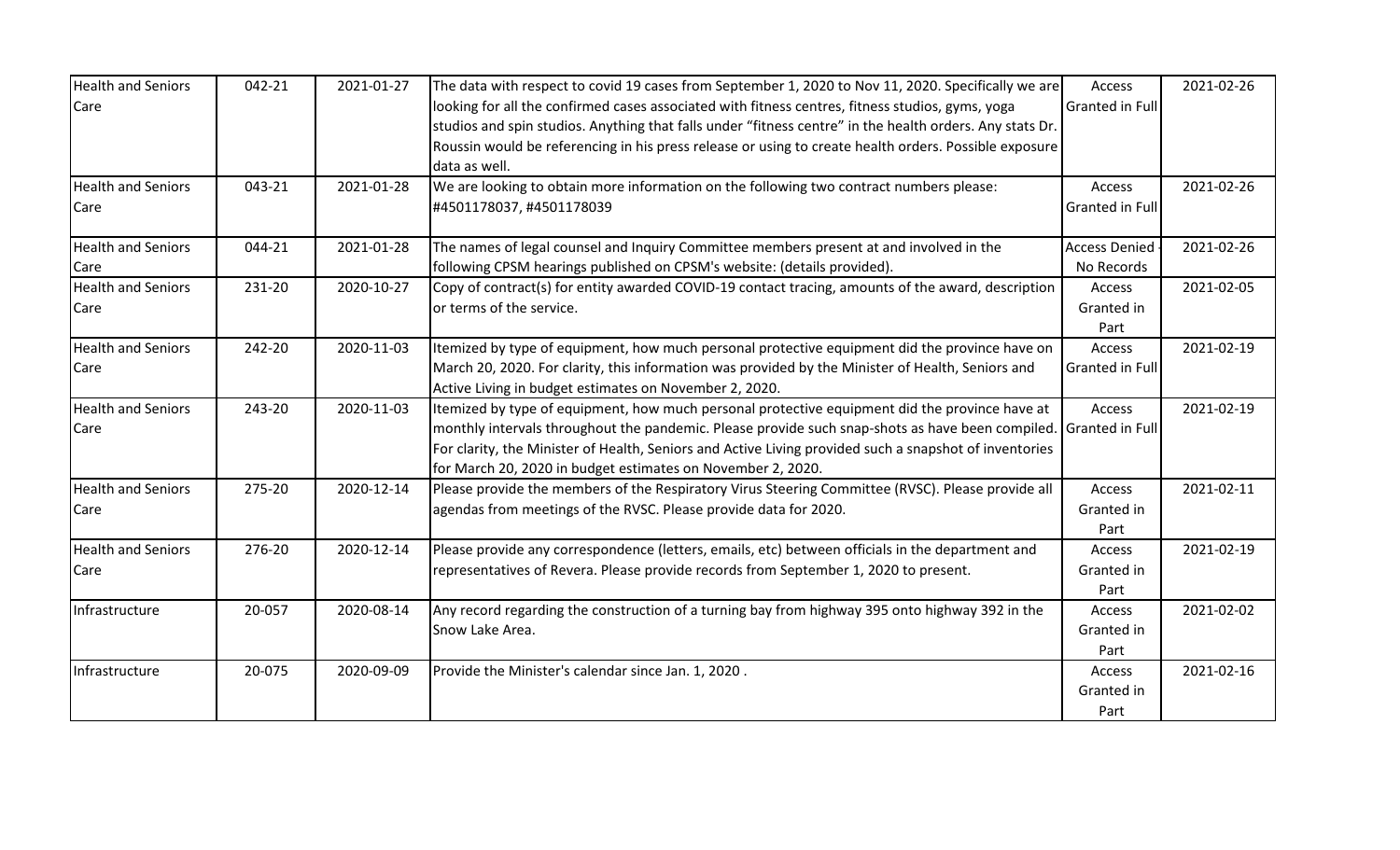| Infrastructure | 20-093 to 096 | 2020-10-23 | All memos, emails, inspection reports, briefing notes to and from the Minister of Infrastructure<br>regarding accidents at the Brady Road and the South Perimeter Highway.                                                                                                                                                                                                                                                                                                                                                                                                                       | Access<br>Granted in<br>Part     | 2021-02-02 |
|----------------|---------------|------------|--------------------------------------------------------------------------------------------------------------------------------------------------------------------------------------------------------------------------------------------------------------------------------------------------------------------------------------------------------------------------------------------------------------------------------------------------------------------------------------------------------------------------------------------------------------------------------------------------|----------------------------------|------------|
| Infrastructure | 20-097        | 2020-10-28 | How many days has the Trans-Canada Highway been closed, due to weather, between Winnipeg<br>and Brandon Sept 30, 2017 to now.                                                                                                                                                                                                                                                                                                                                                                                                                                                                    | Access<br>Granted in Full        | 2021-02-18 |
| Justice        | 2020-189      | 2021-12-15 | Please provide the cost of personal protective equipment purchased at each of the jails under<br>provincial jurisdiction since February 1, 2020. Please provide the dollar-amount at each of the<br>Brandon Correctional Centre, the Headingley Correctional Centre, the Milder Ridge Correctional<br>Centre, The Pas Correctional Centre, the Winnipeg Remand Centre and the Women's Correctional<br>Centre. Please provide columns for the amount spent on masks, gowns, goggles, gloves, plexi-glass<br>shields, hand sanitizer and any other relevant categories in machine readable format. | Access<br>Granted in<br>Part     | 2021-02-11 |
| Justice        | 2021-002      | 2021-01-05 | From the committee of supply book for 2020/2021 estimates, copy of note K under "Community<br>Safety".                                                                                                                                                                                                                                                                                                                                                                                                                                                                                           | Access<br>Granted in<br>Part     | 2021-02-04 |
| Justice        | 2021-003      | 2021-01-05 | From the committee of supply book for 2020/2021 estimates, copy of note M under "Community"<br>Safety".                                                                                                                                                                                                                                                                                                                                                                                                                                                                                          | Access<br>Granted in<br>Part     | 2021-02-04 |
| Justice        | 2021-004      | 2021-01-05 | From the committee of supply book for 2020/2021 estimates, copy of note O under "Courts".                                                                                                                                                                                                                                                                                                                                                                                                                                                                                                        | Access<br>Granted in Full        | 2021-02-04 |
| Justice        | 2021-005      | 2021-01-05 | From the committee of supply book for 2020/2021 estimates, copy of note P under "Courts".                                                                                                                                                                                                                                                                                                                                                                                                                                                                                                        | Access<br><b>Granted in Full</b> | 2021-02-04 |
| Justice        | 2021-006      | 2021-01-06 | A copy of the signed Order in Council wherein Irene Hamilton was appointed Assistant Deputy<br>Attorney General, Civil Law Division in Manitoba Justice.                                                                                                                                                                                                                                                                                                                                                                                                                                         | Access<br>Granted in Full        | 2021-02-05 |
| Justice        | 2021-007      | 2021-01-06 | From the committee of supply book for 2020/2021 estimates, copy of note 1C (1) under "Corporate<br>and Strategic Services".                                                                                                                                                                                                                                                                                                                                                                                                                                                                      | Access<br>Granted in<br>Part     | 2021-02-05 |
| Justice        | 2021-008      | 2021-01-06 | From the committee of supply book for 2020/2021 estimates, copy of note 1C (2) under "Corporate<br>and Strategic Services".                                                                                                                                                                                                                                                                                                                                                                                                                                                                      | Access<br>Granted in<br>Part     | 2021-02-05 |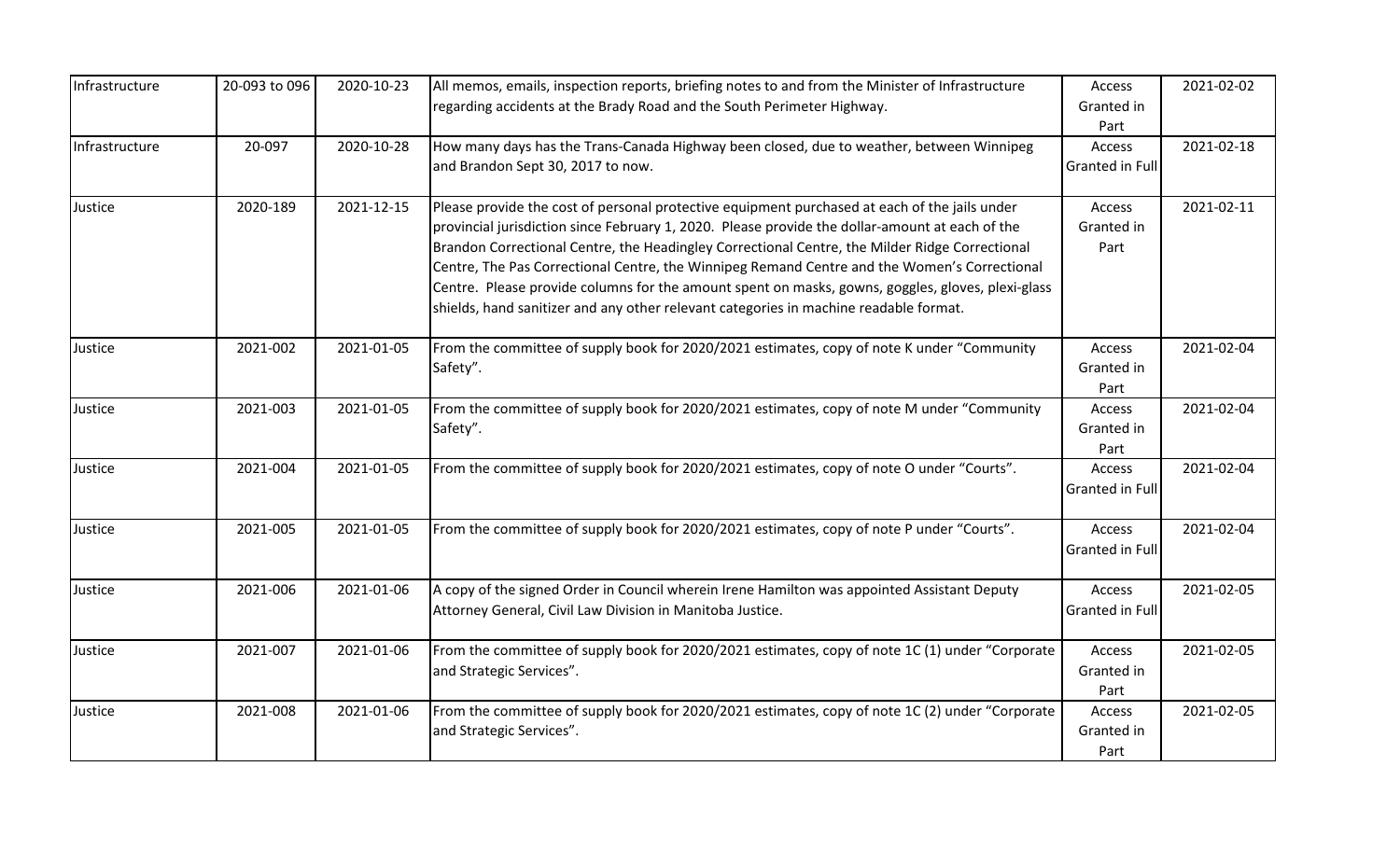| Justice | 2021-009 | 2021-01-06 | From the committee of supply book for 2020/2021 estimates, copy of note 1C (3) under "Corporate"<br>and Strategic Services". | Access<br>Granted in         | 2021-02-05 |
|---------|----------|------------|------------------------------------------------------------------------------------------------------------------------------|------------------------------|------------|
| Justice | 2021-010 | 2021-01-06 | From the committee of supply book for 2020/2021 estimates, copy of note 2A (8) under "Crown                                  | Part<br>Access               | 2021-02-05 |
|         |          |            | Law".                                                                                                                        | Granted in<br>Part           |            |
| Justice | 2021-011 | 2021-01-07 | From the committee of supply book for 2020/2021 estimates, copy of note 2B (9) under "Crown<br>Law".                         | Access<br>Granted in<br>Part | 2021-02-08 |
| Justice | 2021-012 | 2021-01-07 | From the committee of supply book for 2020/2021 estimates, copy of note 2B (12) under "Crown<br>Law".                        | Access<br>Granted in<br>Part | 2021-02-08 |
| Justice | 2021-013 | 2021-01-07 | From the committee of supply book for 2020/2021 estimates, copy of note 2B (13) under "Crown<br>Law".                        | Access<br>Granted in<br>Part | 2021-02-08 |
| Justice | 2021-014 | 2021-01-07 | From the committee of supply book for 2020/2021 estimates, copy of note 2D (15) under "Crown<br>Law".                        | Access<br>Granted in<br>Part | 2021-02-08 |
| Justice | 2021-016 | 2021-01-11 | From the committee of supply book for 2020/2021 estimates, copy of note 4A (18) under<br>'Community Safety".                 | Access<br>Granted in<br>Part | 2021-02-10 |
| Justice | 2021-017 | 2021-01-11 | From the committee of supply book for 2020/2021 estimates, copy of note 4A (20) under<br>'Community Safety".                 | Access<br>Granted in<br>Part | 2021-02-10 |
| Justice | 2021-018 | 2021-01-11 | From the committee of supply book for 2020/2021 estimates, copy of note 4B (22) under<br>'Community Safety".                 | Access<br>Granted in<br>Part | 2021-02-10 |
| Justice | 2021-019 | 2021-01-11 | From the committee of supply book for 2020/2021 estimates, copy of note 4B (24) under<br>'Community Safety".                 | Access<br>Granted in<br>Part | 2021-02-10 |
| Justice | 2021-020 | 2021-01-13 | From the committee of supply book for 2020/2021 estimates, copy of note 4B (25) under<br>'Community Safety".                 | Access<br>Granted in<br>Part | 2021-02-12 |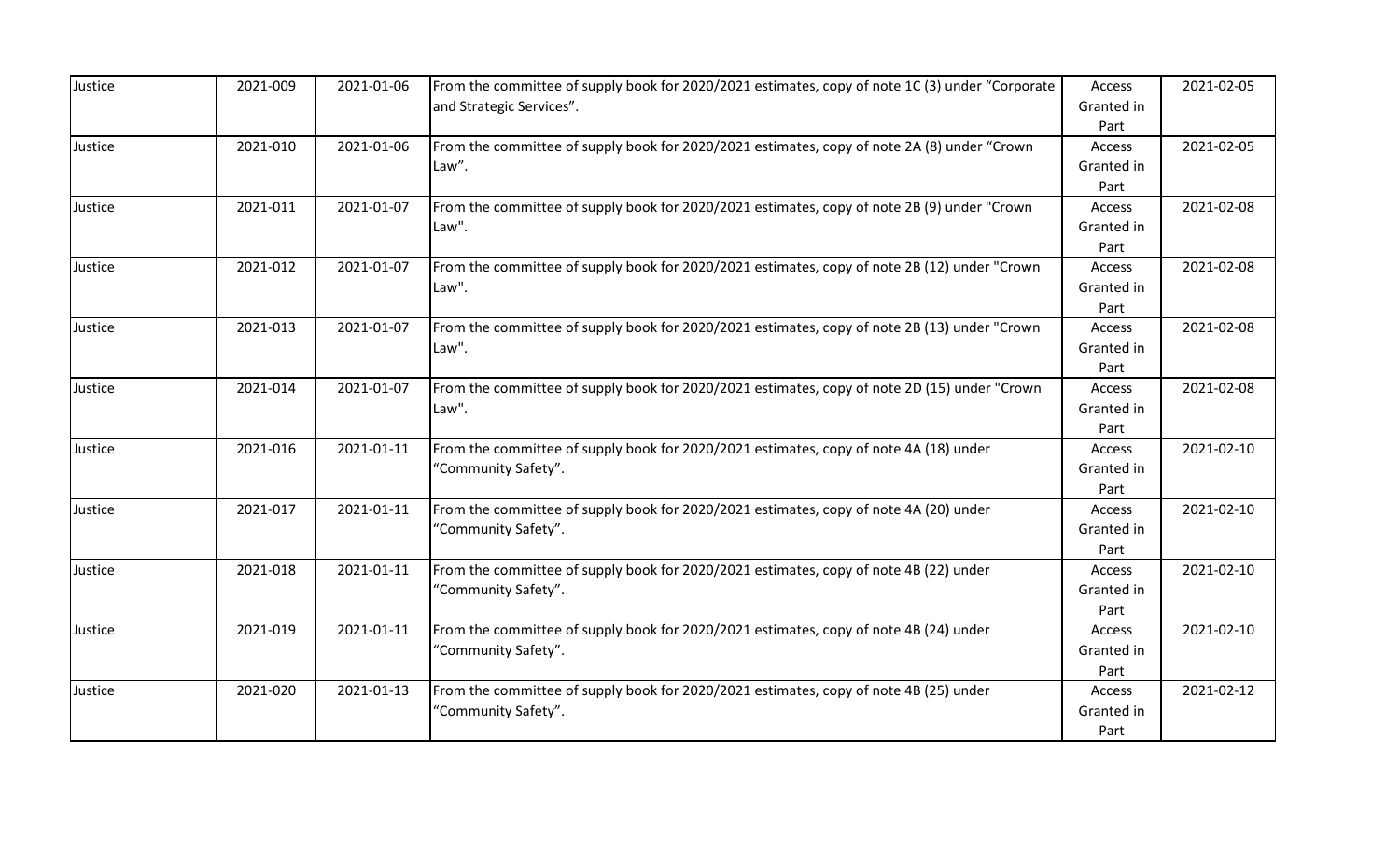| Justice | 2021-021 | 2021-01-13 | From the committee of supply book for 2020/2021 estimates, copy of note 4D (29) under<br>'Community Safety". | Access<br>Granted in<br>Part                               | 2021-02-12 |
|---------|----------|------------|--------------------------------------------------------------------------------------------------------------|------------------------------------------------------------|------------|
| Justice | 2021-022 | 2021-01-13 | From the committee of supply book for 2020/2021 estimates, copy of note 4D (30) under<br>"Community Safety". | <b>Access Denied</b><br><b>Exceptions to</b><br>Disclosure | 2021-02-12 |
| Justice | 2021-023 | 2021-01-13 | From the committee of supply book for 2020/2021 estimates, copy of note 4D (31) under<br>'Community Safety". | Access<br>Granted in<br>Part                               | 2021-02-12 |
| Justice | 2021-025 | 2021-01-13 | From the committee of supply book for 2020/2021 estimates, copy of note 4D (33) under<br>"Community Safety". | Access<br>Granted in<br>Part                               | 2021-02-12 |
| Justice | 2021-026 | 2021-01-13 | From the committee of supply book for 2020/2021 estimates, copy of note 4D (34) under<br>'Community Safety". | Access<br>Granted in<br>Part                               | 2021-02-12 |
| Justice | 2021-027 | 2021-01-13 | From the committee of supply book for 2020/2021 estimates, copy of note 4E (35) under<br>"Community Safety". | Access<br>Granted in<br>Part                               | 2021-02-12 |
| Justice | 2021-028 | 2021-01-13 | From the committee of supply book for 2020/2021 estimates, copy of note 4E (36) under<br>"Community Safety". | Access<br>Granted in<br>Part                               | 2021-02-12 |
| Justice | 2021-029 | 2021-01-14 | From the committee of supply book for 2020/2021 estimates, copy of note BA 04 ALL (51) under<br>"Courts".    | Access<br>Granted in<br>Part                               | 2021-02-16 |
| Justice | 2021-030 | 2021-01-14 | From the committee of supply book for 2020/2021 estimates, copy of note BA 04 (52) under<br>"Courts".        | Access<br>Granted in<br>Part                               | 2021-02-16 |
| Justice | 2021-031 | 2021-01-14 | From the committee of supply book for 2020/2021 estimates, copy of note5D (49) under "Courts".               | Access<br>Granted in<br>Part                               | 2021-02-16 |
| Justice | 2021-032 | 2021-01-14 | From the committee of supply book for 2020/2021 estimates, copy of note 4K (39) under<br>"Community Safety". | Access<br>Granted in<br>Part                               | 2021-02-16 |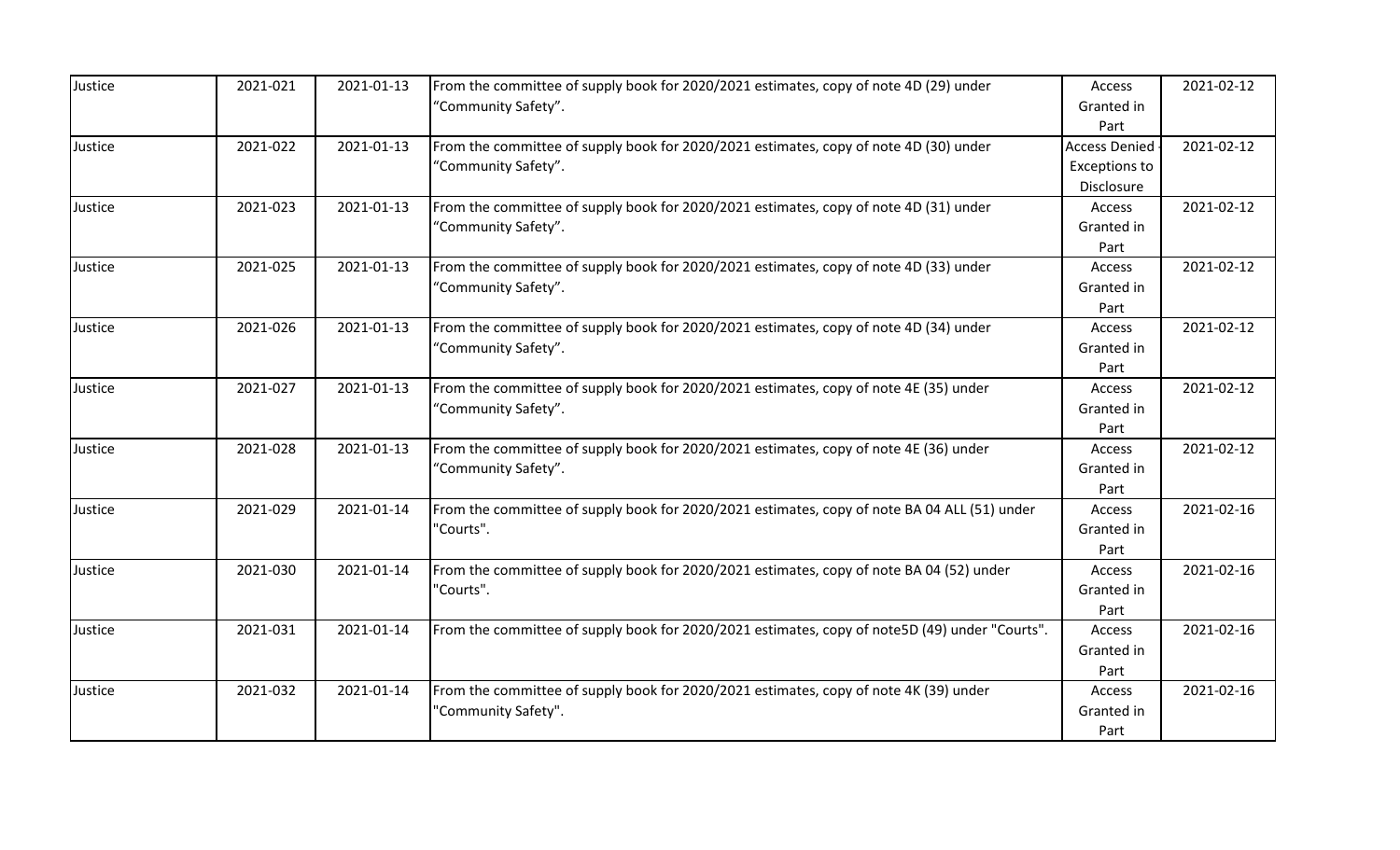| Justice | 2021-035 | 2021-01-15 | All policies, directions, memorandums, or notes issued to Crown prosecutors with respect to bail                                                      | <b>Access Denied</b> | 2021-02-16 |
|---------|----------|------------|-------------------------------------------------------------------------------------------------------------------------------------------------------|----------------------|------------|
|         |          |            | and pre-trial detention related to COVID-19 pandemic prevention and management. From January<br>5, 2020 (WHO Disease Outbreak News) to March 1, 2020. | No Records           |            |
| Justice | 2021-036 | 2021-01-15 | All policies, directions, memorandums, or notes issued to Crown prosecutors with respect to bail                                                      | <b>Access Denied</b> | 2021-02-16 |
|         |          |            | and pre-trial detention related to COVID-19 pandemic prevention and management. From March 1,<br>2020, to August 30, 2020.                            | No Records           |            |
| Justice | 2021-037 | 2021-01-15 | Statistical overviews broken down by race and gender that track COVID-19 cases amongst prisoners                                                      | <b>Access Denied</b> | 2021-02-16 |
|         |          |            | and prison staff, including positive tests, negative tests, inconclusive tests, deaths, recoveries and                                                | No Records           |            |
|         |          |            | active cases, as well as memorandums and presentations on these statistics. January 2020 (WHO                                                         |                      |            |
|         |          |            | Disease Outbreak News) to March 1, 2020.                                                                                                              |                      |            |
| Justice | 2021-039 | 2021-01-15 | Statistical overviews broken down by race and gender tracking the average daily counts in your                                                        | <b>Access Denied</b> | 2021-02-16 |
|         |          |            | correctional institutions. January 2020 (WHO Disease Outbreak News) to March 1, 2020. January                                                         | No Records           |            |
|         |          |            | 2020 (WHO Disease Outbreak News) to March 1, 2020.                                                                                                    |                      |            |
| Justice | 2021-041 | 2021-01-15 | Memorandums, briefing notes, information notes, statistics and PowerPoint decks tracking the                                                          | <b>Access Denied</b> | 2021-02-16 |
|         |          |            | number of temporary absences, parole and all releases from your correctional institutions related to                                                  | No Records           |            |
|         |          |            | COVID-19 pandemic prevention and management broken down by race and gender. January 2020                                                              |                      |            |
| Justice | 2021-043 | 2021-01-15 | Memorandums, briefing notes, information notes, statistics and PowerPoint decks documenting the                                                       | <b>Access Denied</b> | 2021-02-16 |
|         |          |            | number and length of placement in segregation / structural intervention units in your correctional                                                    | <b>Exceptions to</b> |            |
|         |          |            | institutions. January 2020 (WHO Disease Outbreak News) to March 1, 2020.                                                                              | Disclosure           |            |
| Justice | 2021-044 | 2021-01-15 | Statistical overviews on the number and nature of use of force incidents in your correctional                                                         | <b>Access Denied</b> | 2021-02-16 |
|         |          |            | institutions broken down by race and gender. January 2020 (WHO Disease Outbreak News) to                                                              | No Records           |            |
|         |          |            | March 1, 2020.                                                                                                                                        |                      |            |
| Justice | 2021-046 | 2021-01-15 | All records documenting the number and nature of incidents (e.g. hunger strikes, protests, refusals                                                   | <b>Access Denied</b> | 2021-02-16 |
|         |          |            | to stand for inmate counts) involving prisoners in your correctional institutions. January 2020 (WHO                                                  | No Records           |            |
|         |          |            | Disease Outbreak News) to March 1, 2020.                                                                                                              |                      |            |
| Justice | 2021-047 | 2021-01-15 | Statistical overviews on the number and nature of psychiatric reports involving prisoners in your                                                     | <b>Access Denied</b> | 2021-02-16 |
|         |          |            | correctional institutions broken down by race and gender. January 2020 (WHO Disease Outbreak                                                          | No Records           |            |
|         |          |            | News) to March 1, 2020.                                                                                                                               |                      |            |
| Justice | 2021-054 | 2021-01-15 | Statistical overviews broken down by race and gender that track COVID-19 cases amongst prisoners                                                      | <b>Access Denied</b> | 2021-02-16 |
|         |          |            | and prison staff, including positive tests, negative tests, inconclusive tests, deaths, recoveries and                                                | No Records           |            |
|         |          |            | active cases, as well as memorandums and presentations on these statistics. March 1, 2020 to                                                          |                      |            |
|         |          |            | August 30, 2020.                                                                                                                                      |                      |            |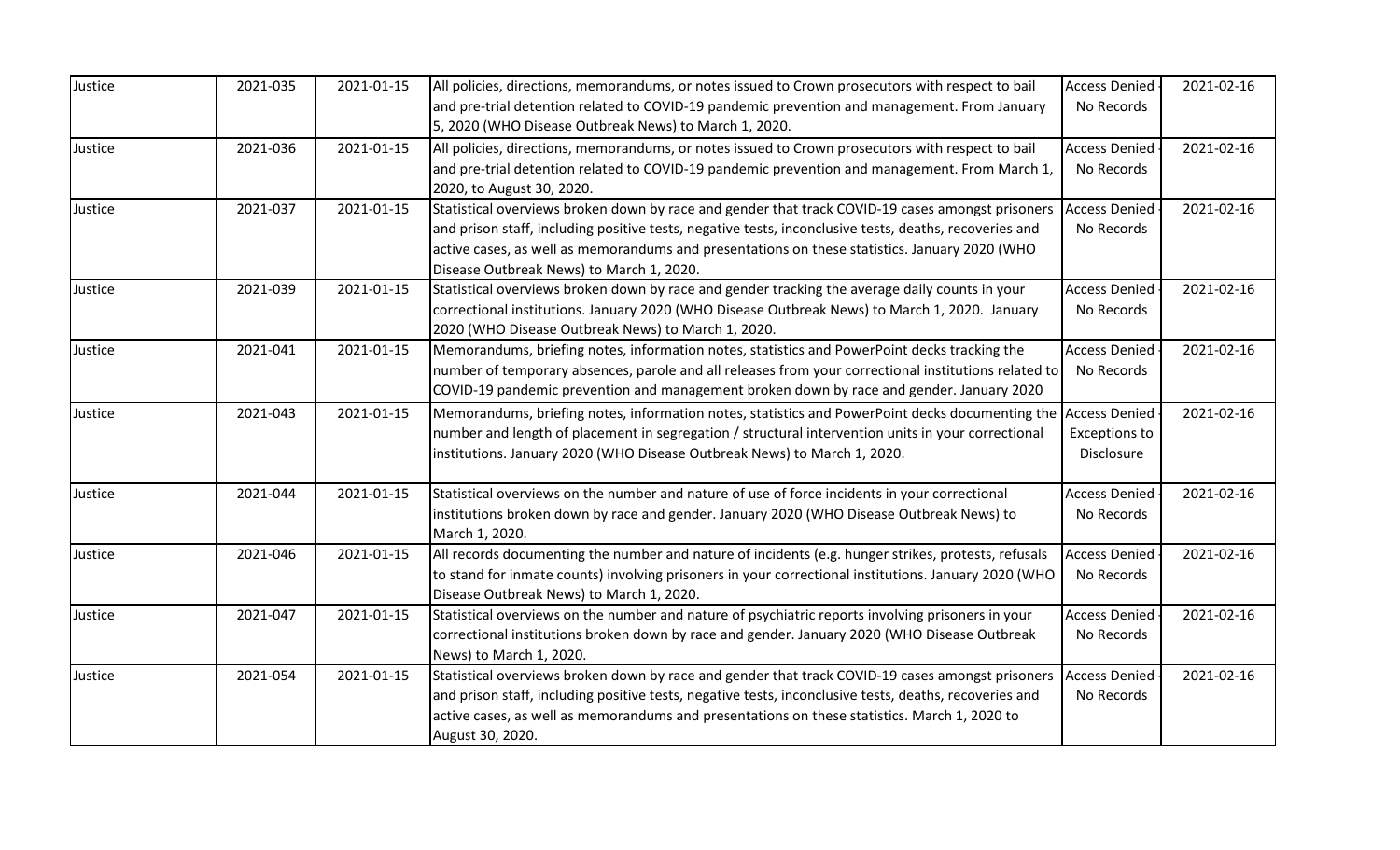| Justice                    | 2021-056    | 2021-01-15 | Statistical overviews broken down by race and gender tracking the average daily counts in your                | <b>Access Denied</b>   | 2021-02-16 |
|----------------------------|-------------|------------|---------------------------------------------------------------------------------------------------------------|------------------------|------------|
|                            |             |            | correctional institutions. March 1, 2020 to August 30, 2020.                                                  | No Records             |            |
|                            |             |            |                                                                                                               |                        |            |
|                            |             |            |                                                                                                               |                        |            |
| Justice                    | 2021-058    | 2021-01-15 | Memorandums, briefing notes, information notes, statistics and PowerPoint decks tracking the                  | <b>Access Denied</b>   | 2021-02-16 |
|                            |             |            | number of temporary absences, parole and all releases from your correctional institutions related to          | No Records             |            |
|                            |             |            | COVID-19 pandemic prevention and management broken down by race and gender. March 1, 2020                     |                        |            |
|                            |             |            | to August 30, 2020.                                                                                           |                        |            |
| Justice                    | 2021-060    | 2021-01-15 | Memorandums, briefing notes, information notes, statistics and PowerPoint decks documenting the Access Denied |                        | 2021-02-16 |
|                            |             |            | number and length of placement in segregation / structural intervention units in your correctional            | <b>Exceptions to</b>   |            |
|                            |             |            | institutions. March 1, 2020 to August 30, 2020.                                                               | Disclosure             |            |
| Justice                    | 2021-061    | 2021-01-15 | Statistical overviews on the number and nature of use of force incidents in your correctional                 | <b>Access Denied</b>   | 2021-02-16 |
|                            |             |            | institutions broken down by race and gender. March 1, 2020 to August 30, 2020.                                | No Records             |            |
| Justice                    | 2021-063    | 2021-01-15 | All records documenting the number and nature of incidents (e.g. hunger strikes, protests, refusals           | <b>Access Denied</b>   | 2021-02-16 |
|                            |             |            | to stand for inmate counts) involving prisoners in your correctional institutions. March 1, 2020 to           | No Records             |            |
| Justice                    | 2021-064    | 2021-01-15 | Statistical overviews on the number and nature of psychiatric reports involving prisoners in your             | <b>Access Denied</b>   | 2021-02-16 |
|                            |             |            | correctional institutions broken down by race and gender. March 1, 2020 to August 30, 2020.                   | No Records             |            |
|                            |             |            |                                                                                                               |                        |            |
| Justice                    | 2021-095    | 2021-01-25 | Please provide the annual bail statistics, broken down by offence and or region, if those records are         | Access                 | 2021-02-24 |
|                            |             |            | available.                                                                                                    | <b>Granted in Full</b> |            |
|                            |             |            |                                                                                                               |                        |            |
| Legislative and Public     | 21LPA-001   | 2021-01-15 | Copy of the transition binder for the minister of Legislative and Public Affairs.                             | Access                 | 2021-02-08 |
| <b>Affairs</b>             |             |            |                                                                                                               | Granted in             |            |
|                            |             |            |                                                                                                               | Part                   |            |
| Legislative and Public     | 21LPA-002   | 2021-02-08 | wish to obtain records from either behalf of the Winnipeg Police Service or the province of                   | <b>Access Denied</b>   | 2021-02-09 |
| <b>Affairs</b>             |             |            | Manitoba, regarding all relevant documents on policy, training, mandates or procedures that are               | No Records             |            |
|                            |             |            | used for sexual assault investigations. Any type of document, report or guideline that is used to             |                        |            |
|                            |             |            | establish the procedure for sexual assault cases whether it be reporting, investigations or trials is         |                        |            |
|                            |             |            | beneficial. I am hoping to find out if a trauma informed approach is implemented by the Winnipeg              |                        |            |
|                            |             |            | Police Service. Time frame to search: 2005 - February 5, 2021.                                                |                        |            |
| <b>Municipal Relations</b> | MR 2020-100 | 2020-12-22 | From the committee of supply book for 2020/2021 estimates, copy of note 'Top 5 Issues'.                       | Access                 | 2021-02-22 |
|                            |             |            |                                                                                                               | Granted in             |            |
|                            |             |            |                                                                                                               | Part                   |            |